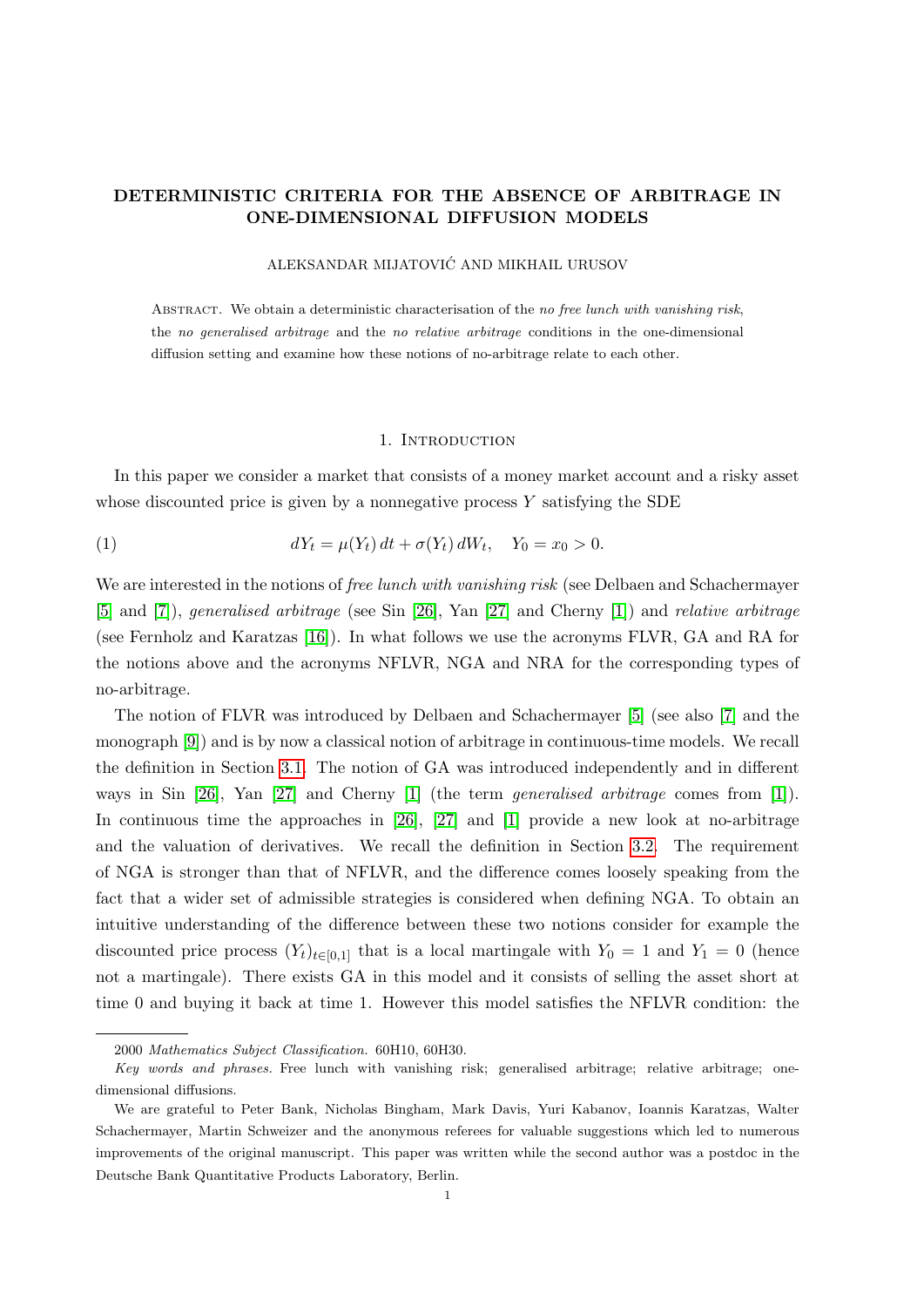strategy above is non-admissible in the framework of Delbaen and Schachermayer because its wealth process  $(Y_0 - Y_t)_{t \in [0,1]}$  is unbounded from below.

The notion of RA was introduced within the framework of stochastic portfolio theory (SPT), proposed in recent years as a tool for analysing the observed phenomena in the equity markets and optimizing portfolio allocation in the long run (see Fernholz [\[14\]](#page-19-3) and Fernholz and Karatzas [\[16\]](#page-19-2)). From this viewpoint SPT resembles the benchmark approach in finance (see Platen and Heath [\[23\]](#page-19-4)). SPT is a descriptive theory that descends from the classical portfolio theory of Harry Markowitz and in many ways departs from the well-known paradigm of dynamic asset pricing. Informally, there is arbitrage relative to the market (or simply relative arbitrage, RA) if there exists an investment strategy that beats the market portfolio (for more details see e.g. Fernholz, Karatzas and Kardaras [\[17\]](#page-19-5), Fernholz and Karatzas [\[16\]](#page-19-2) and Ruf [\[25\]](#page-19-6)). This reduces in the one-dimensional setting considered in this paper to the existence of an investment strategy that beats the stock  $Y$ . It is therefore especially interesting to examine the relation between RA and FLVR, since the latter notion is based on the related but different idea of the existence of an investment strategy that beats the money market account.

The main contribution of the present paper is that it gives deterministic necessary and sufficient conditions for the absence of FLVR, GA and RA in the diffusion model [\(1\)](#page-0-0), all of which are expressed in terms of the drift  $\mu$  and the volatility  $\sigma$ . The diffusion setting considered here is quite general as the coefficients of SDE [\(1\)](#page-0-0) are Borel measurable functions that are only required to satisfy a weak local integrability assumption and the process  $Y$  is allowed to reach zero in finite time. Deterministic characterisation of no-arbitrage conditions is, to our knowledge, not common in the literature. The only instance known to us is the work of Delbaen and Shirakawa [\[10\]](#page-18-4) where a necessary and sufficient condition for NFLVR is developed under more restrictive assumptions on the underlying diffusion. In fact Theorem [3.1](#page-9-0) in this paper can be viewed as a generalisation of the characterisation result in [\[10\]](#page-18-4) (see the remark following Theorem [3.1](#page-9-0) for details).

One of the ingredients of the proof of Theorem [3.1](#page-9-0) is the central theorem in [\[22\]](#page-19-7), which characterises the martingale property of certain stochastic exponentials. It is important to stress however that Theorem [3.1,](#page-9-0) which states the deterministic necessary and sufficient condition for NFLVR, is not a simple consequence of the characterisation of the martingale property given in [\[22\]](#page-19-7). There are three reasons for this. The first is that the characterisation result in [\[22\]](#page-19-7) only applies under assumption (8) in [\[22\]](#page-19-7), which when translated into the setting of the present paper corresponds to condition [\(20\)](#page-8-1). Theorem [3.1](#page-9-0) applies without assuming [\(20\)](#page-8-1). In fact the deterministic necessary and sufficient condition for NFLVR given in this theorem shows that property [\(20\)](#page-8-1) plays a key role in determining whether a diffusion model [\(1\)](#page-0-0) satisfies the NFLVR condition. The second reason is that even in the case where assumption [\(20\)](#page-8-1) holds, the main result of [\[22\]](#page-19-7) implies only the absolute continuity of the local martingale measure with respect to the original probability measures. The equivalence of measures can only be obtained as a consequence of Theorems [2.1](#page-4-0) and [2.2,](#page-4-1) which are established in the present paper. The third reason is that in the general continuous semimartingale setting an equivalent local martingale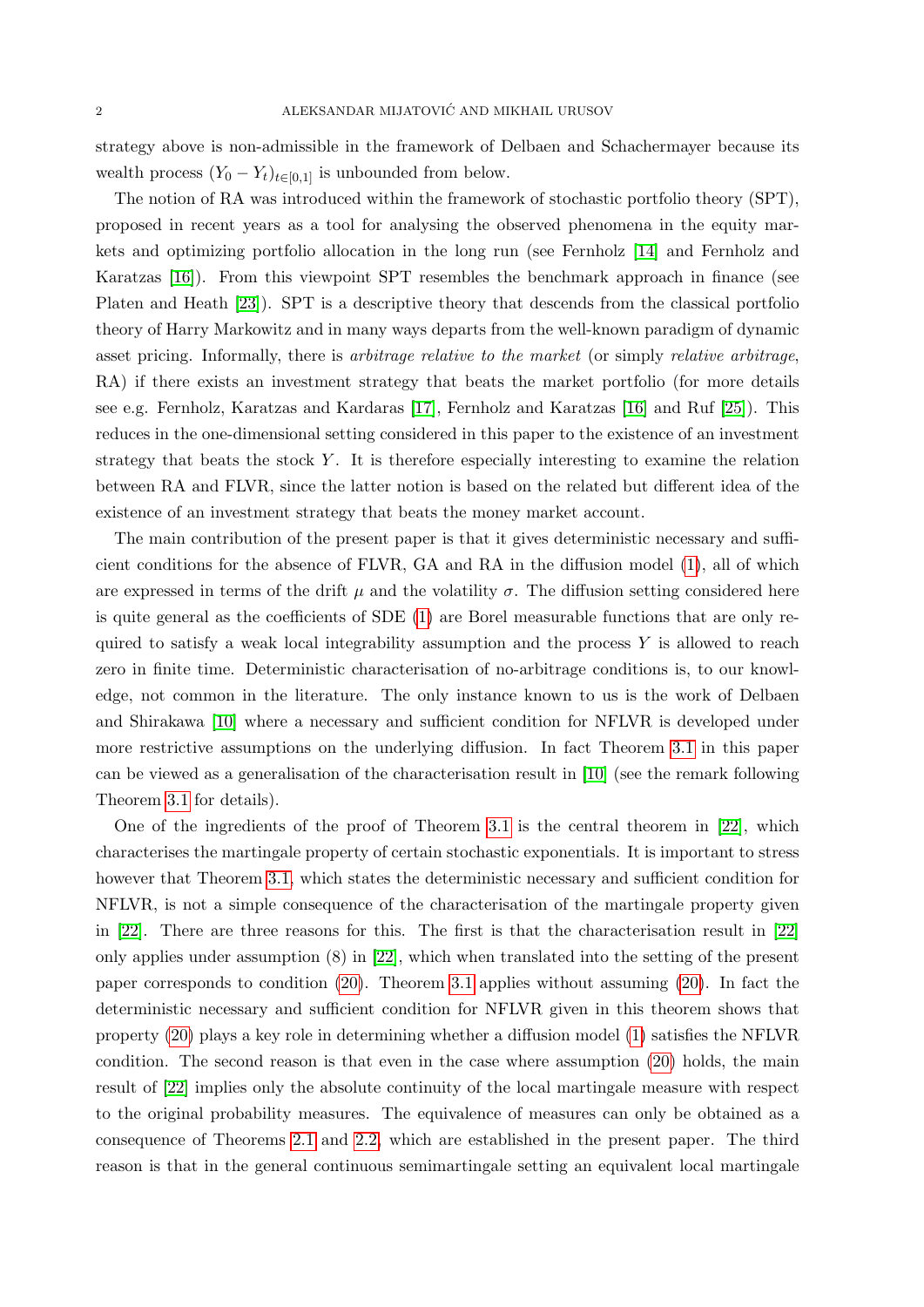measure can exist with a density process different from the stochastic exponential of the Girsanov type (an example of such a model is given in [\[8\]](#page-18-5)), which is in our setting given by the process Z (see [\(5\)](#page-3-0) for definition) studied in [\[22\]](#page-19-7).

The related question of a (non-deterministic) characterisation of NFLVR in the class of models given by Itô processes was studied by Lyasoff [\[21\]](#page-19-8). In such a market model a pathwise square integrability condition (assumption (1.1) in [\[21\]](#page-19-8)) on the market price of risk process is natural and furthermore has to be assumed for the model to have desirable properties (e.g. if  $(1.1)$ ) in [\[21\]](#page-19-8) does not hold the model allows arbitrage). However such a condition is difficult to verify if the price process is a solution of SDE [\(1\)](#page-0-0), since the market price of risk is in this case implicitly determined by the coefficients of the SDE, which only satisfy mild local integrability assumptions. In fact a solution of SDE [\(1\)](#page-0-0) can exist and be unique while the corresponding market price of risk does not possess the required property. Moreover the answer in [\[21\]](#page-19-8) is given in a form that is very different from ours.

Once the deterministic necessary and sufficient conditions for the absence of various types of arbitrage have been established, we apply them to examine how these notions relate to each other. When studying the various notions of arbitrage we suppose that Y does not explode at  $\infty$ but may reach zero in finite time. The assumption of non-explosion at  $\infty$  is natural for a stock price process. Although it may seem natural also to exclude the possibility of explosion at zero, we do not do so as such behaviour is exhibited by some models considered in the literature (e.g. the CEV model). Let the process  $Z$  be the candidate for the density of the equivalent local martingale measure in our model. As we shall see, if the diffusion  $Y$  reaches zero at a finite time, the process  $Z$  may also reach zero, however it may also happen that  $Z$  remains strictly positive. As mentioned above in order to obtain a sufficient condition for NFLVR (i.e. prove that the local martingale measure is equivalent, not just absolutely continuous) we will need to analyse when Z reaches zero at a finite time. This analysis is carried out in Section [2](#page-2-0) in a slightly more general setting, which may be of interest also in other contexts. Section [3](#page-7-0) presents the deterministic characterisation of NFLVR, NGA and NRA in model [\(1\)](#page-0-0). In Subsection [3.4](#page-15-0) we prove that in general NFLVR and NRA neither imply nor exclude each other, and that in the class of models given by [\(1\)](#page-0-0), where all three notions can be defined simultaneously, the relationship

## $NGA \iff NFIVR \& NRA$

holds. The proofs of the characterisation theorems of Sections [2](#page-2-0) and [3.1](#page-8-0) are given in Section [4.](#page-16-0)

### <span id="page-2-1"></span>2. Is the candidate for the density process strictly positive?

<span id="page-2-0"></span>We consider the state space  $J = (l, r)$ ,  $-\infty \le l < r \le \infty$  and a J-valued diffusion  $Y =$  $(Y_t)_{t\in[0,\infty)}$  on some filtered probability space  $(\Omega,\mathcal{F},(\mathcal{F}_t)_{t\in[0,\infty)},\mathsf{P})$  driven by the SDE

(2) 
$$
dY_t = \mu(Y_t) dt + \sigma(Y_t) dW_t, \quad Y_0 = x_0 \in J,
$$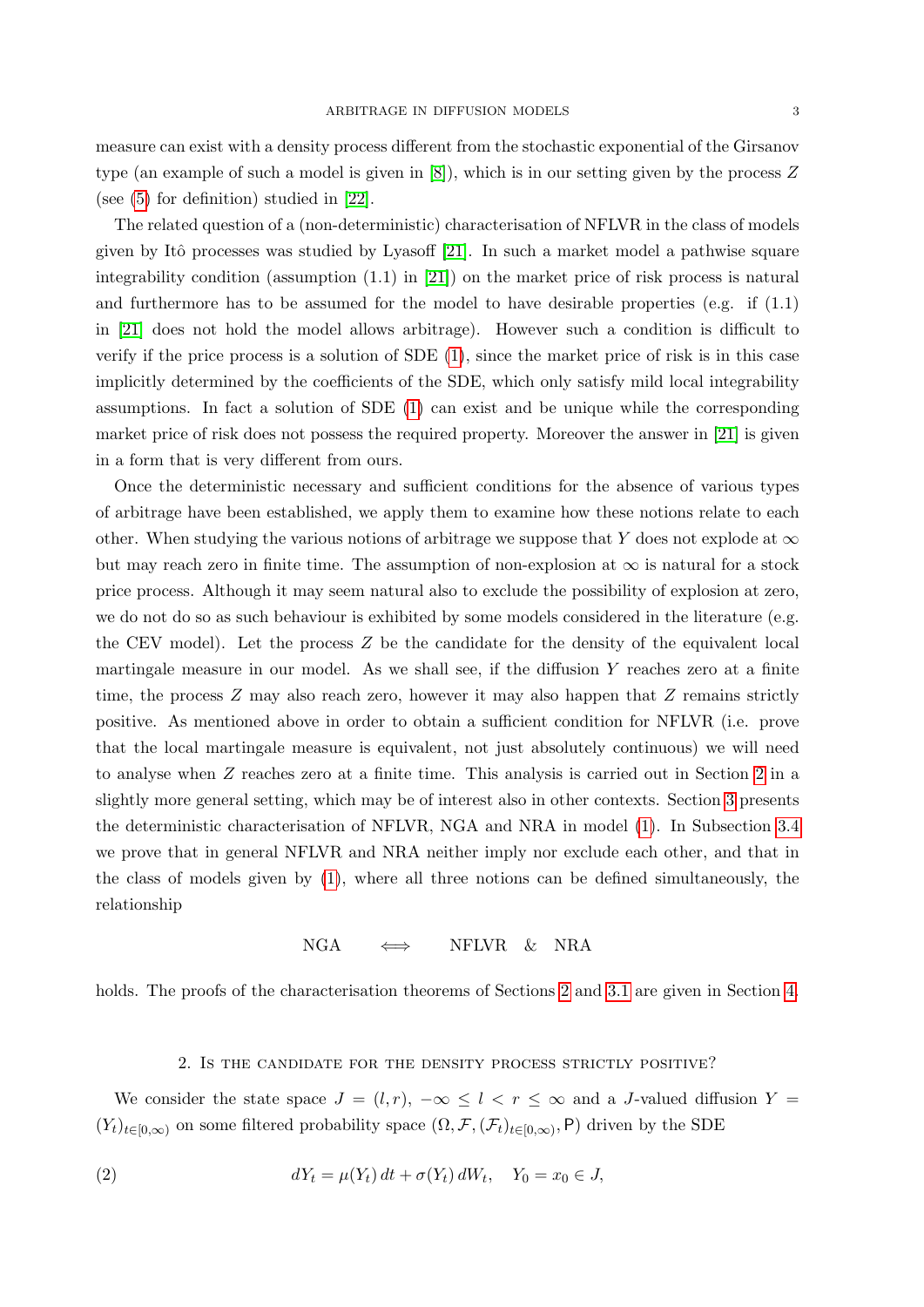where W is an  $(\mathcal{F}_t)$ -Brownian motion and  $\mu, \sigma: J \to \mathbb{R}$  are Borel functions satisfying the Engelbert–Schmidt conditions

<span id="page-3-1"></span>
$$
\sigma(x) \neq 0 \quad \forall x \in J,
$$

<span id="page-3-2"></span>(4) 
$$
\frac{1}{\sigma^2}, \frac{\mu}{\sigma^2} \in L^1_{loc}(J).
$$

 $L^1_{loc}(J)$  denotes the class of locally integrable functions, i.e. the functions  $J \to \mathbb{R}$  that are integrable on compact subsets of J. Under conditions [\(3\)](#page-3-1) and [\(4\)](#page-3-2) SDE [\(2\)](#page-2-1) has a unique in law (possibly explosive) weak solution (see [\[11\]](#page-18-6), [\[12\]](#page-18-7), or [\[20,](#page-19-9) Ch. 5, Th. 5.15]). By  $\zeta$  we denote the explosion time of Y. In the case  $P(\zeta < \infty) > 0$  we need to specify the behaviour of Y after explosion. In what follows we assume that the solution Y on the set  $\{\zeta < \infty\}$  stays after  $\zeta$  at the boundary point of  $J$  at which it explodes, i.e.  $l$  and  $r$  become absorbing boundaries. We will use the following terminology:

- Y explodes at r means  $P(\zeta < \infty, \lim_{t \uparrow \zeta} Y_t = r) > 0;$
- Y explodes at l is understood in a similar way.

The Engelbert–Schmidt conditions are reasonable weak assumptions. For instance, they are satisfied if  $\mu$  is locally bounded on J and  $\sigma$  is locally bounded away from zero on J. Finally, let us note that we assume neither that  $(\mathcal{F}_t)$  is generated by W nor that  $(\mathcal{F}_t)$  is generated by Y.

<span id="page-3-0"></span>In this section we consider the stochastic exponential

(5) 
$$
Z_t = \exp\left\{ \int_0^{t\wedge\zeta} b(Y_u) dW_u - \frac{1}{2} \int_0^{t\wedge\zeta} b^2(Y_u) du \right\}, \quad t \in [0, \infty),
$$

where we set  $Z_t := 0$  for  $t \ge \zeta$  on  $\{\zeta < \infty, \int_0^{\zeta} b^2(Y_u) du = \infty\}$ . In what follows we assume that b is a Borel function  $J \to \mathbb{R}$  satisfying

<span id="page-3-3"></span>(6) 
$$
\frac{b^2}{\sigma^2} \in L^1_{\text{loc}}(J).
$$

In particular,  $b$  could be an arbitrary locally bounded function on  $J$ . Using the occupation times formula it is easy to show that condition [\(6\)](#page-3-3) is equivalent to

<span id="page-3-4"></span>(7) 
$$
\int_0^t b^2(Y_u) du < \infty \quad \text{P-a.s. on } \{t < \zeta\}, \quad t \in [0, \infty).
$$

We need to assume condition [\(7\)](#page-3-4) to ensure that the stochastic integral  $\int_0^t b(Y_u) dW_u$  is welldefined on  $\{t < \zeta\}$ , which is equivalent to imposing [\(6\)](#page-3-3) on the function b. Thus the defined process  $Z = (Z_t)_{t \in [0,\infty)}$  is a nonnegative continuous local martingale (continuity at time  $\zeta$  on the set  $\{\zeta < \infty, \int_0^{\zeta} b^2(Y_u) du = \infty\}$  follows from the Dambis–Dubins–Schwarz theorem; see [\[24,](#page-19-10) Ch. V, Th. 1.6 and Ex. 1.18]).

As a nonnegative local martingale  $Z$  is a supermartingale. Hence, it has a finite limit  $Z_{\infty} = (P-a.s.)\lim_{t\to\infty} Z_t$ . In Theorem [2.1](#page-4-0) below we give a deterministic necessary and sufficient condition for Z to be strictly positive. In Theorem [2.2](#page-4-1) we present a deterministic criterion for  $Z_{\infty} > 0$  P-a.s. Let us note that the condition  $Z_{\infty} > 0$  P-a.s. implies strict positivity of Z as, clearly, Z stays at zero after it hits zero. Finally, in Theorem [2.3](#page-5-0) we provide a criterion for  $Z_{\infty} = 0$  P-a.s.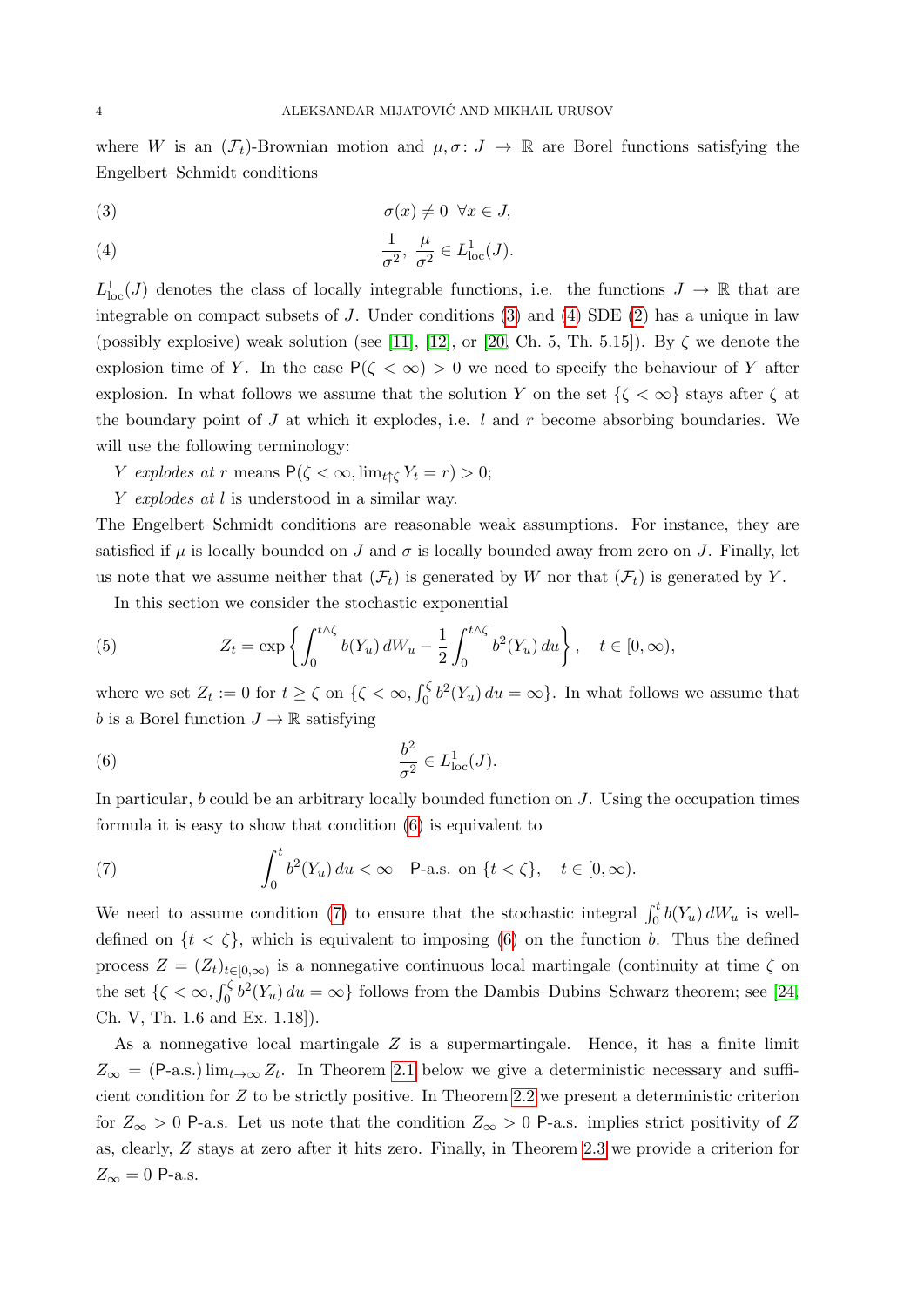Before we formulate these results let us introduce some notation. Let  $\overline{J} := [l, r]$ . Let us fix an arbitrary  $c \in J$  and set

<span id="page-4-6"></span>(8) 
$$
\rho(x) = \exp\left\{-\int_c^x \frac{2\mu}{\sigma^2}(y) dy\right\}, \quad x \in J,
$$

<span id="page-4-7"></span>(9) 
$$
s(x) = \int_{c}^{x} \rho(y) dy, \quad x \in \overline{J}.
$$

Note that s is the scale function of diffusion [\(2\)](#page-2-1). By  $L^1_{loc}(r-)$  we denote the class of Borel functions  $f: J \to \mathbb{R}$  such that  $\int_x^r |f(y)| dy < \infty$  for some  $x \in J$ . Similarly we introduce the notation  $L^1_{\text{loc}}(l+).$ 

<span id="page-4-2"></span>Let us recall that the process  $Y$  explodes at the boundary point  $r$  if and only if

(10) 
$$
s(r) < \infty \text{ and } \frac{s(r) - s}{\rho \sigma^2} \in L^1_{loc}(r-).
$$

This is Feller's test for explosions (see e.g.  $[2, \text{Sec. } 4.1]$  $[2, \text{Sec. } 4.1]$  or  $[20, \text{Ch. } 5, \text{Th. } 5.29]$  $[20, \text{Ch. } 5, \text{Th. } 5.29]$ ). Similarly, Y explodes at the boundary point  $l$  if and only if

<span id="page-4-4"></span>(11) 
$$
s(l) > -\infty \text{ and } \frac{s - s(l)}{\rho \sigma^2} \in L^1_{loc}(l+).
$$

We say that the endpoint  $r$  of  $J$  is good if

<span id="page-4-3"></span>(12) 
$$
s(r) < \infty \text{ and } \frac{(s(r) - s)b^2}{\rho \sigma^2} \in L^1_{loc}(r-).
$$

We say that the endpoint  $l$  of  $J$  is good if

(13) 
$$
s(l) > -\infty
$$
 and  $\frac{(s - s(l))b^2}{\rho \sigma^2} \in L^1_{loc}(l+).$ 

If  $l$  or  $r$  is not good, we call it bad.

<span id="page-4-5"></span>In the following theorem let  $T \in (0, \infty)$  be a fixed finite time.

<span id="page-4-0"></span>**Theorem 2.1.** Let the functions  $\mu$ ,  $\sigma$  and b satisfy conditions [\(3\)](#page-3-1), [\(4\)](#page-3-2) and [\(6\)](#page-3-3), and Y be a (possibly explosive) solution of SDE [\(2\)](#page-2-1). Then we have  $Z_T > 0$  P-a.s. if and only if at least one of the conditions (a)–(b) below is satisfied AND at least one of the conditions  $(c)$ –(d) below is satisfied:

- (a) Y does not explode at r, i.e. [\(10\)](#page-4-2) is not satisfied;
- (b) r is good, i.e.  $(12)$  is satisfied;
- (c) Y does not explode at l, i.e.  $(11)$  is not satisfied;
- (d) l is good, i.e.  $(13)$  is satisfied.

Remark. Clearly, the process Z stays at zero after it hits zero. Therefore, the condition  $Z_T > 0$ P-a.s. is equivalent to the condition that the process  $(Z_t)_{t\in[0,T]}$  is P-a.s. strictly positive. Furthermore, since none of conditions  $(a)$ – $(d)$  of Theorem [2.1](#page-4-0) involve T, the criterion in Theorem 2.1 is also the criterion for ascertaining that the process  $(Z_t)_{t\in[0,\infty)}$  is P-a.s. strictly positive.

<span id="page-4-1"></span>**Theorem 2.2.** Under the assumptions of Theorem [2.1](#page-4-0) we have  $Z_{\infty} > 0$  P-a.s. if and only if at least one of the conditions  $(I)$ – $(IV)$  below is satisfied:

(I)  $b = 0$  a.e. on J with respect to the Lebesgue measure;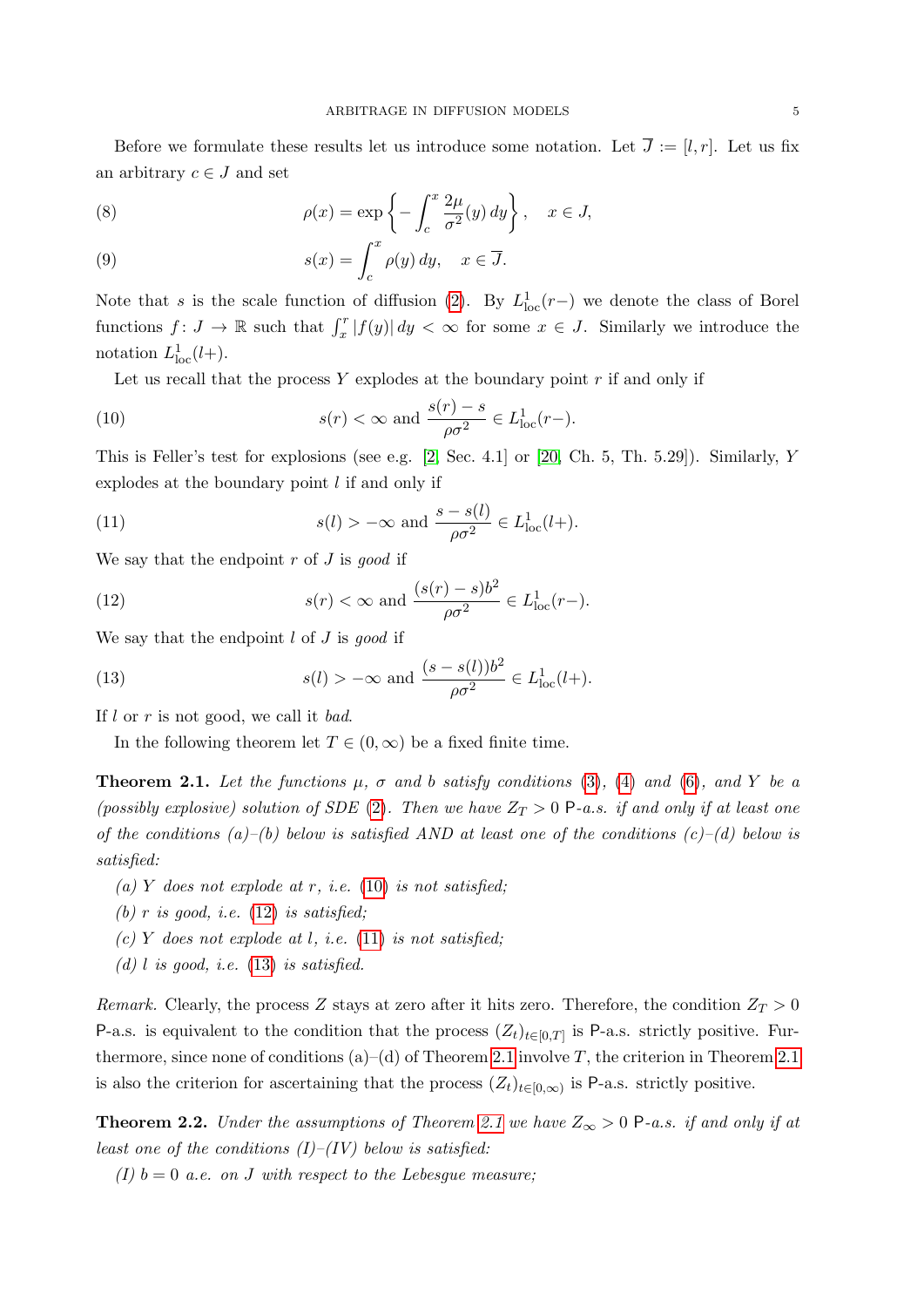(II) r is good and  $s(l) = -\infty$ ; (III) l is good and  $s(r) = \infty$ ;

 $(IV)$  l and r are good.

Remark. Condition (I) cannot be omitted here. Indeed, if  $J = \mathbb{R}$ ,  $b \equiv 0$  and  $Y = W$ , then  $Z \equiv 1$ , so  $Z_{\infty} > 0$  a.s., but none of conditions (II), (III) and (IV) hold because  $s(-\infty) = -\infty$ and  $s(\infty) = \infty$  (and hence neither endpoint is good).

<span id="page-5-0"></span>**Theorem 2.3.** Under the assumptions of Theorem [2.1](#page-4-0) we have  $Z_{\infty} = 0$  P-a.s. if and only if both conditions (i) and (ii) below are satisfied:

- (i) b is not identically zero (with respect to the Lebesgue measure);
- (ii) l and r are bad.

Condition (i) cannot be omitted here (see the remark following Theorem [2.2\)](#page-4-1).

The proofs of Theorems [2.1,](#page-4-0) [2.2](#page-4-1) and [2.3](#page-5-0) are based on the notion of separating time and will be given in Section [4.](#page-16-0)

To apply the theorems above we need to check in specific situations whether the endpoints l and r are good. Below we quote two remarks, proved in  $[22]$ , that can facilitate these checks and will be used in the sequel. Let us consider an auxiliary J-valued diffusion  $\widetilde{Y}$  governed by the SDE

<span id="page-5-1"></span>(14) 
$$
d\widetilde{Y}_t = (\mu + b\sigma)(\widetilde{Y}_t) dt + \sigma(\widetilde{Y}_t) d\widetilde{W}_t, \quad \widetilde{Y}_0 = x_0,
$$

on some probability space  $(\Omega, \mathcal{F}, (\mathcal{F}_t)_{t\in[0,\infty)}, P)$ . SDE [\(14\)](#page-5-1) has a unique in law (possibly explosive) weak solution because the Engelbert–Schmidt conditions [\(3\)](#page-3-1) and [\(4\)](#page-3-2) are satisfied for the coefficients  $\mu + b\sigma$  and  $\sigma$  (note that  $b/\sigma \in L^1_{loc}(J)$  holds due to [\(6\)](#page-3-3)). As in the case of SDE [\(2\)](#page-2-1) we denote the explosion time of  $\tilde{Y}$  by  $\tilde{\zeta}$  and apply the same convention as before: on the set  $\{\widetilde{\zeta} < \infty\}$  the solution  $\widetilde{Y}$  stays after  $\widetilde{\zeta}$  at the boundary point at which it explodes. Similarly to the notations s and  $\rho$  let us introduce the notation  $\tilde{s}$  for the scale function of diffusion [\(14\)](#page-5-1) and  $\tilde{\rho}$  for the derivative of  $\tilde{s}$ .

*Remarks.* (i) Under condition [\(6\)](#page-3-3) the endpoint  $r$  of  $J$  is good if and only if

<span id="page-5-2"></span>(15) 
$$
\widetilde{s}(r) < \infty
$$
 and  $\frac{(\widetilde{s}(r) - \widetilde{s})b^2}{\widetilde{\rho}\sigma^2} \in L^1_{loc}(r-).$ 

Under condition  $(6)$  the endpoint l of J is good if and only if

<span id="page-5-3"></span>(16) 
$$
\widetilde{s}(l) > -\infty
$$
 and  $\frac{(\widetilde{s} - \widetilde{s}(l))b^2}{\widetilde{\rho}\sigma^2} \in L^1_{loc}(l+).$ 

When the auxiliary diffusion [\(14\)](#page-5-1) has a simpler form than the initial diffusion [\(2\)](#page-2-1), it may be easier to check  $(15)$  and  $(16)$  rather than  $(12)$  and  $(13)$ .

(ii) The endpoint r (resp. l) is bad whenever one of the processes Y and  $\tilde{Y}$  explodes at r (resp. at l) and the other does not. This is helpful because one can sometimes immediately see that, for example, Y does not explode at r while  $\widetilde{Y}$  does. In such a case one concludes that r is bad without having to check either [\(12\)](#page-4-3) or [\(15\)](#page-5-2).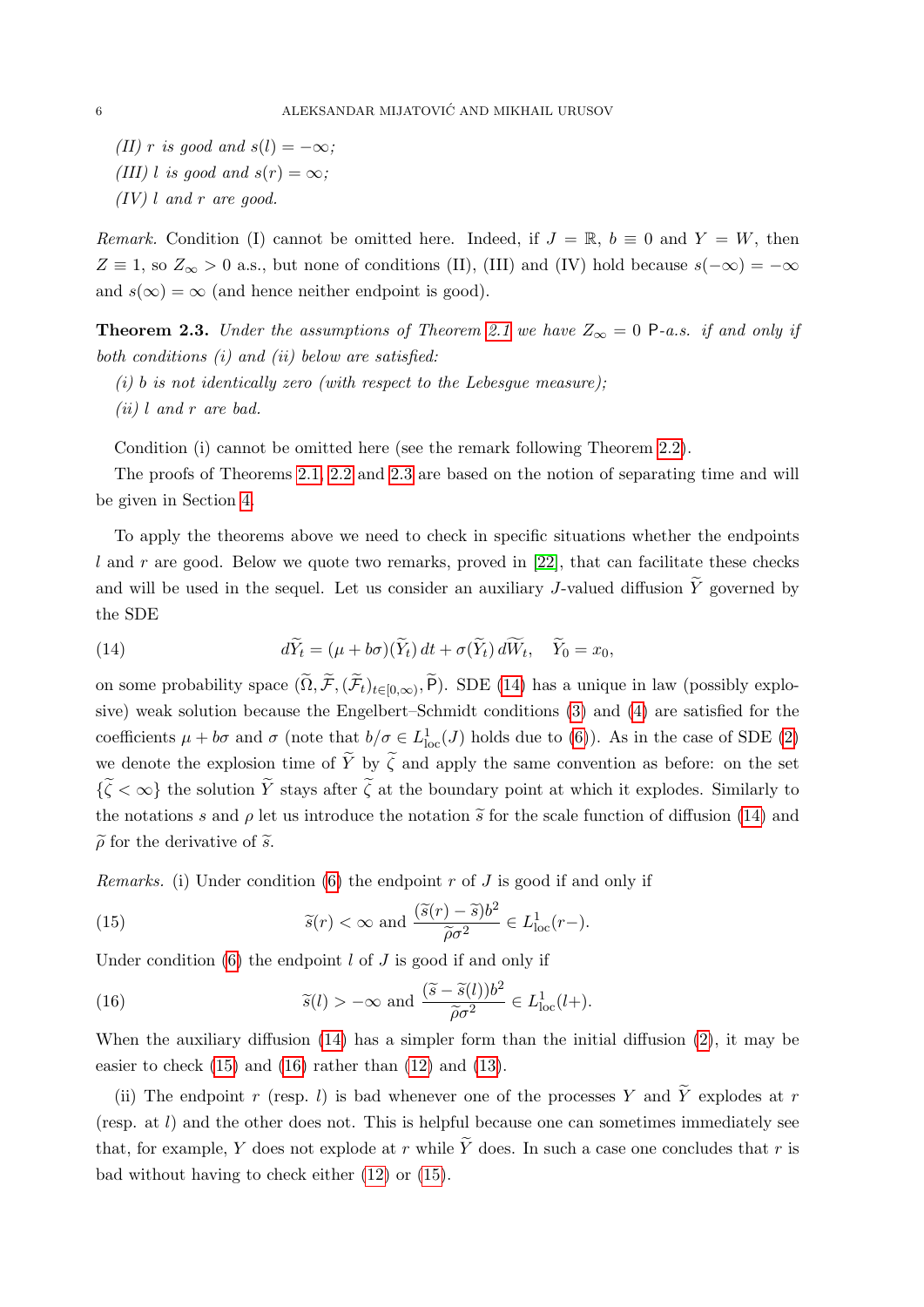In this paper we will need to apply Theorem 2.1 from [\[22\]](#page-19-7) several times. Each time some work needs to be done to check certain conditions in that theorem. For the reader's convenience we quote that result below.

<span id="page-6-2"></span>Theorem 2.4. Under the assumptions of Theorem [2.1](#page-4-0) the process Z is a martingale if and only if at least one of the conditions (a') and (b) is satisfied AND at least one of the conditions (c') and  $(d)$  is satisfied, where conditions  $(b)$  and  $(d)$  are those from Theorem [2.1](#page-4-0) and conditions  $(a')$  and  $(c')$  are given below:

- (a')  $\widetilde{Y}$  does not explode at r:
- (c')  $\widetilde{Y}$  does not explode at l.

<span id="page-6-1"></span>Example 2.5. In this example we demonstrate how the theorems of this section can be applied in practice. Consider a generalised constant elasticity of variance (CEV) process that is given by the SDE

<span id="page-6-0"></span>
$$
(17) \quad dY_t = \mu_0 Y_t^{\alpha} dt + \sigma_0 Y_t^{\beta} dW_t, \quad Y_0 = x_0 \in J := (0, \infty), \quad \alpha, \beta \in \mathbb{R}, \mu_0 \in \mathbb{R} \setminus \{0\}, \sigma_0 > 0.
$$

Note that the drift and volatility functions in [\(17\)](#page-6-0) satisfy the conditions in [\(3\)](#page-3-1) and [\(4\)](#page-3-2). We are interested in the stochastic exponential

(18) 
$$
Z_t = \exp\left\{-\frac{\mu_0}{\sigma_0} \int_0^{t\wedge\zeta} Y_u^{\alpha-\beta} dW_u - \frac{1}{2} \frac{\mu_0^2}{\sigma_0^2} \int_0^{t\wedge\zeta} Y_u^{2\alpha-2\beta} du \right\}, \quad t \in [0, \infty),
$$

where we set  $Z_t := 0$  for  $t \ge \zeta$  on  $\{\zeta < \infty, \int_0^\zeta Y_u^{2\alpha - 2\beta} du = \infty\}$ , which is the process of [\(5\)](#page-3-0) with  $b(x) := -\mu_0 x^{\alpha-\beta}/\sigma_0$  (clearly, [\(6\)](#page-3-3) is satisfied). Note that the auxiliary diffusion  $\widetilde{Y}$ , given by [\(14\)](#page-5-1), in this case follows the driftless SDE  $d\widetilde{Y}_t = \sigma_0 \widetilde{Y}_t^{\beta} d\widetilde{W}_t$ ,  $\widetilde{Y}_0 = x_0$ .

We now apply the above results to determine whether the process Z and its limit  $Z_{\infty}$  are strictly positive P-a.s. Let us note that the case  $\mu_0 = 0$  is trivial and therefore excluded in [\(17\)](#page-6-0). Since  $\widetilde{Y}$  has no drift, we may take  $\widetilde{\rho} \equiv 1$  and  $\widetilde{s}(x) = x$ . It follows from [\(15\)](#page-5-2) and [\(16\)](#page-5-3) that  $\infty$ is always a bad boundary point and that 0 is a good boundary point if and only if  $\alpha + 1 > 2\beta$ . Theorem [2.3](#page-5-0) implies that  $Z_{\infty} = 0$  P-a.s. if and only if  $\alpha + 1 \leq 2\beta$ . Let us consider the following three cases.

Case 1:  $\alpha + 1 < 2\beta$ . A simple computation shows that  $s(\infty) = \infty$ , hence Y does not explode at  $\infty$ . By Theorem [2.1,](#page-4-0) the process  $Z = (Z_t)_{t \in [0,\infty)}$  is P-a.s. strictly positive if and only if Y does not explode at 0. Another simple computation yields that the latter holds if and only if  $\mu_0 > 0$  or  $\alpha \geq 1$ .

Case 2:  $\alpha + 1 = 2\beta$ . At first we find that Y explodes at 0 if and only if  $\beta < 1$  (equivalently,  $\alpha$  < 1) and  $2\mu_0 < \sigma_0^2$ ; Y explodes at  $\infty$  if and only if  $\alpha > 1$  (equivalently,  $\beta > 1$ ) and  $2\mu_0 > \sigma_0^2$ . By Theorem [2.1,](#page-4-0) Z is P-a.s. strictly positive if and only if  $(\alpha - 1)(\sigma_0^2 - 2\mu_0) \ge 0$ .

Case 3:  $\alpha + 1 > 2\beta$ . Theorem [2.1](#page-4-0) implies that Z is P-a.s. strictly positive if and only if Y does not explode at  $\infty$ . The latter holds if and only if  $\mu_0 < 0$  or  $\alpha \leq 1$ . Theorem [2.2](#page-4-1) yields that  $Z_{\infty} > 0$  P-a.s. if and only if  $s(\infty) = \infty$ , and the latter, in turn, holds if and only if  $\mu_0 < 0$ .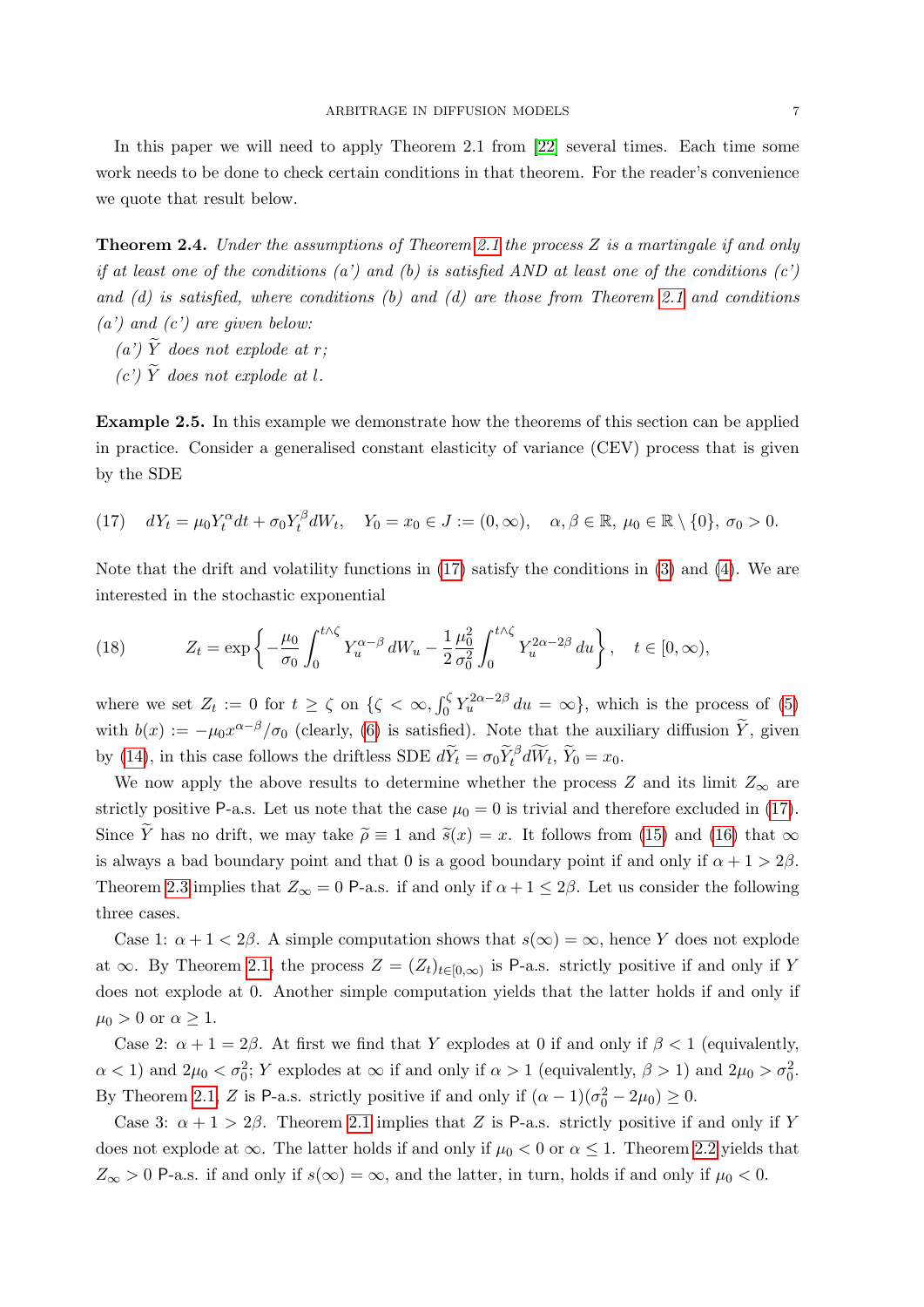These findings are summarised in Table [1.](#page-7-1) Finally, let us mention that this example complements Example 3.2 in  $[22]$ , where it is studied for which parameter values Z is a strict local martingale, a martingale, and a uniformly integrable martingale.

| Case | $Z = (Z_t)_{t \in [0,\infty)}$                                                                | $Z_{\infty}$                                                                 |
|------|-----------------------------------------------------------------------------------------------|------------------------------------------------------------------------------|
|      | $\alpha + 1 < 2\beta \parallel Z_t > 0$ P-a.s. $\iff \mu_0 > 0$ or $\alpha \ge 1$             | $Z_{\infty}=0$ P-a.s.                                                        |
|      | $\alpha + 1 = 2\beta \parallel Z_t > 0$ P-a.s. $\iff (\alpha - 1)(\sigma_0^2 - 2\mu_0) \ge 0$ | $Z_{\infty}=0$ P-a.s.                                                        |
|      | $\alpha + 1 > 2\beta$ $Z_t > 0$ P-a.s. $\iff \mu_0 < 0$ or $\alpha \le 1$                     | always $P(Z_{\infty} > 0) > 0$ ;<br>$Z_{\infty} > 0$ P-a.s. $\iff \mu_0 < 0$ |

<span id="page-7-1"></span>TABLE 1. Classification in Example [2.5.](#page-6-1)

## <span id="page-7-2"></span>3. Several notions of arbitrage

<span id="page-7-0"></span>Let us consider the state space  $J = (0, \infty)$  and a J-valued diffusion  $Y = (Y_t)_{t \in [0,\infty)}$  on some filtered probability space  $(\Omega, \mathcal{F}, (\mathcal{F}_t)_{t \in [0,\infty)}, \mathsf{P})$  driven by the SDE

(19) 
$$
dY_t = \mu(Y_t) dt + \sigma(Y_t) dW_t, \quad Y_0 = x_0 > 0,
$$

where W is an  $(\mathcal{F}_t)$ -Brownian motion and  $\mu, \sigma$  are Borel functions  $J \to \mathbb{R}$ . The filtration  $(\mathcal{F}_t)$ is assumed to be right-continuous but we assume neither that  $(\mathcal{F}_t)$  is generated by W nor that  $(\mathcal{F}_t)$  is generated by Y. The process Y represents the discounted price process of an asset. In this section we assume the following:

- (A)  $\sigma(x) \neq 0 \ \forall x \in J;$
- (B)  $1/\sigma^2 \in L^1_{loc}(J);$

(C) 
$$
\mu/\sigma^2 \in L^1_{loc}(J);
$$

(D) Y does not explode at  $\infty$ .

Conditions  $(A)$ – $(C)$  are the Engelbert–Schmidt conditions which guarantee the uniqueness in law for SDE [\(19\)](#page-7-2) as well as the existence of a filtered probability space that supports a (possibly explosive) weak solution of [\(19\)](#page-7-2). In the case the filtration  $(\mathcal{F}_t)$  is (initially) not right-continuous, we substitute it with the smallest right-continuous filtration that contains it (the process  $W$ remains a Brownian motion with respect to the new filtration and Y still solves SDE [\(19\)](#page-7-2) after such a transformation). As before, we assume that Y is stopped after the explosion time  $\zeta$ . Assumption  $(D)$  for the price process Y is quite natural.

In this section we present deterministic criteria in terms of  $\mu$  and  $\sigma$  for NFLVR, NGA and NRA and examine how these notions relate to each other. As stated above we assume neither that the filtration  $(\mathcal{F}_t)$  is generated by the solution Y of SDE [\(19\)](#page-7-2) nor by the driving Brownian motion W. It is therefore interesting to note that the deterministic criteria for NFLVR, NGA and NRA we are about to describe, depend only on the functions  $\mu$  and  $\sigma$  and not on the filtration. This implies that in our setting these notions of arbitrage are independent of the choice of a right-continuous filtration with respect to which  $W$  is a Brownian motion and Y is adapted.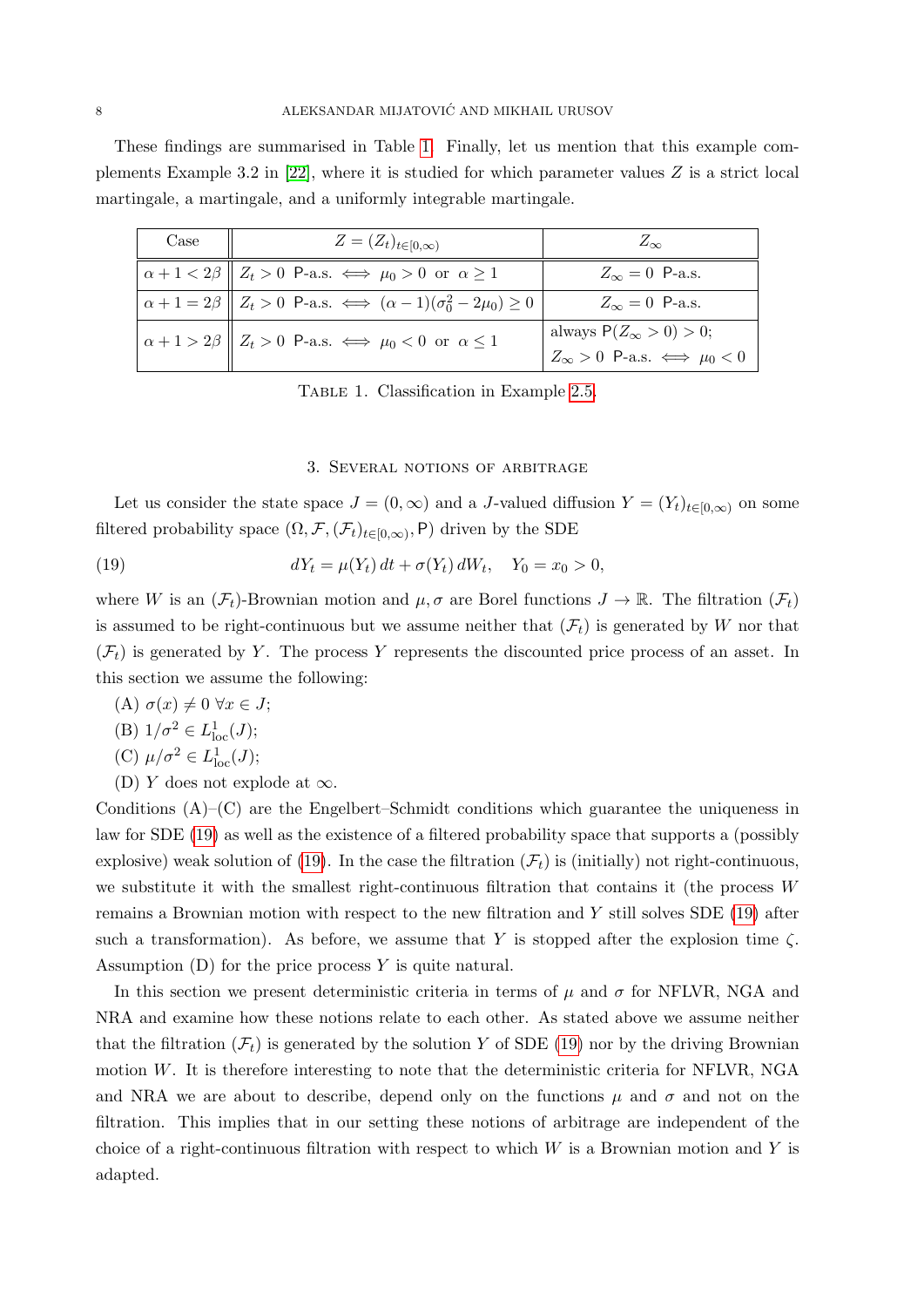Let us start by introducing the conditions

<span id="page-8-1"></span>(20) 
$$
\frac{\mu^2}{\sigma^4} \in L^1_{\text{loc}}(J),
$$

<span id="page-8-2"></span>(21) 
$$
\frac{x\mu^{2}(x)}{\sigma^{4}(x)} \in L_{\text{loc}}^{1}(0+),
$$

<span id="page-8-3"></span>(22) 
$$
\frac{x}{\sigma^2(x)} \notin L^1_{\text{loc}}(0+),
$$

which will be used below, and explain their meaning. A natural candidate for the density of an equivalent martingale measure is the process Z of [\(5\)](#page-3-0) with  $b := -\mu/\sigma$ . Condition [\(20\)](#page-8-1) is then just a reformulation of condition [\(6\)](#page-3-3) for the specific choice of b. Note that we do not assume in this section that  $(20)$  holds (only a weaker condition  $(C)$  is assumed). In the case where  $(20)$ does hold, condition [\(21\)](#page-8-2) is satisfied if and only if the boundary point 0 is good. Indeed, the auxiliary diffusion of [\(14\)](#page-5-1) is now driven by the driftless SDE  $dY_t = \sigma(Y_t) dW_t$ , hence we can take  $\tilde{\rho} \equiv 1$  and  $\tilde{s}(x) = x$ , which clearly reduces [\(16\)](#page-5-3) to [\(21\)](#page-8-2). Finally, condition [\(22\)](#page-8-3) holds if and only if the driftless auxiliary diffusion  $\widetilde{Y}$  does not explode at 0 (see [\(11\)](#page-4-4)).

<span id="page-8-0"></span>3.1. Free lunch with vanishing risk. We first recall the definition of NFLVR introduced by Delbaen and Schachermayer in [\[5\]](#page-18-0). Let an  $\mathbb{R}^d$ -valued semimartingale  $S = (S_t)_{t \in [0,T]}$  $(S_t^1, \ldots, S_t^d)_{t \in [0,T]}$  be a model for discounted prices of d assets. The time horizon T is finite or infinite and in the case  $T = \infty$  we understand  $[0, T]$  as  $[0, \infty)$ . An  $\mathbb{R}^d$ -valued predictable process  $H = (H_t)_{t \in [0,T]} = (H_t^1, \ldots, H_t^d)_{t \in [0,T]}$  is called a *(trading) strategy* in the model S if the stochastic integral  $(H \cdot S_t)_{t \in [0,T]} := (\int_0^t H_u \, dS_u)_{t \in [0,T]}$  is well-defined.<sup>[1](#page-8-4)</sup> Here  $H_t^i$  is interpreted as the number of assets of type i that an investor holds at time t. The process  $x + H \cdot S$ ,  $x \in \mathbb{R}$ , is the *(discounted)* wealth process of the trading strategy H with the initial capital x. A strategy H is called *admissible* if there exists a nonnegative constant  $c$  such that

<span id="page-8-5"></span>(23) 
$$
H \cdot S_t \geq -c \quad \text{a.s.} \quad \forall t \in [0, T].
$$

Condition [\(23\)](#page-8-5) rules out economically infeasible risky strategies which attempt to make a certain final gain by allowing an unbounded amount of loss in the meantime. The convex cone of contingent claims attainable from zero initial capital is given by

$$
K := \{ H \cdot S_T \mid H \text{ is admissible and if } T = \infty, \text{ then } H \cdot S_{\infty} := \lim_{t \to \infty} H \cdot S_t \text{ exists a.s.} \}.
$$

Let  $C$  be the set of essentially bounded random variables that are dominated by the attainable claims in  $K$ . In other words let

<span id="page-8-6"></span>
$$
C := \{ g \in L^{\infty} \mid \exists f \in K \text{ such that } g \le f \text{ a.s.} \}.
$$

We say that the model  $S$  satisfies the  $NFLVR$  condition if

(24) 
$$
\overline{C} \cap L_+^{\infty} = \{0\},
$$

<span id="page-8-4"></span><sup>&</sup>lt;sup>1</sup>See [\[18,](#page-19-11) Ch III, Sec. 6c] for the definition of vector stochastic integrals with semimartingale integrators and integrands that are not necessarily locally bounded.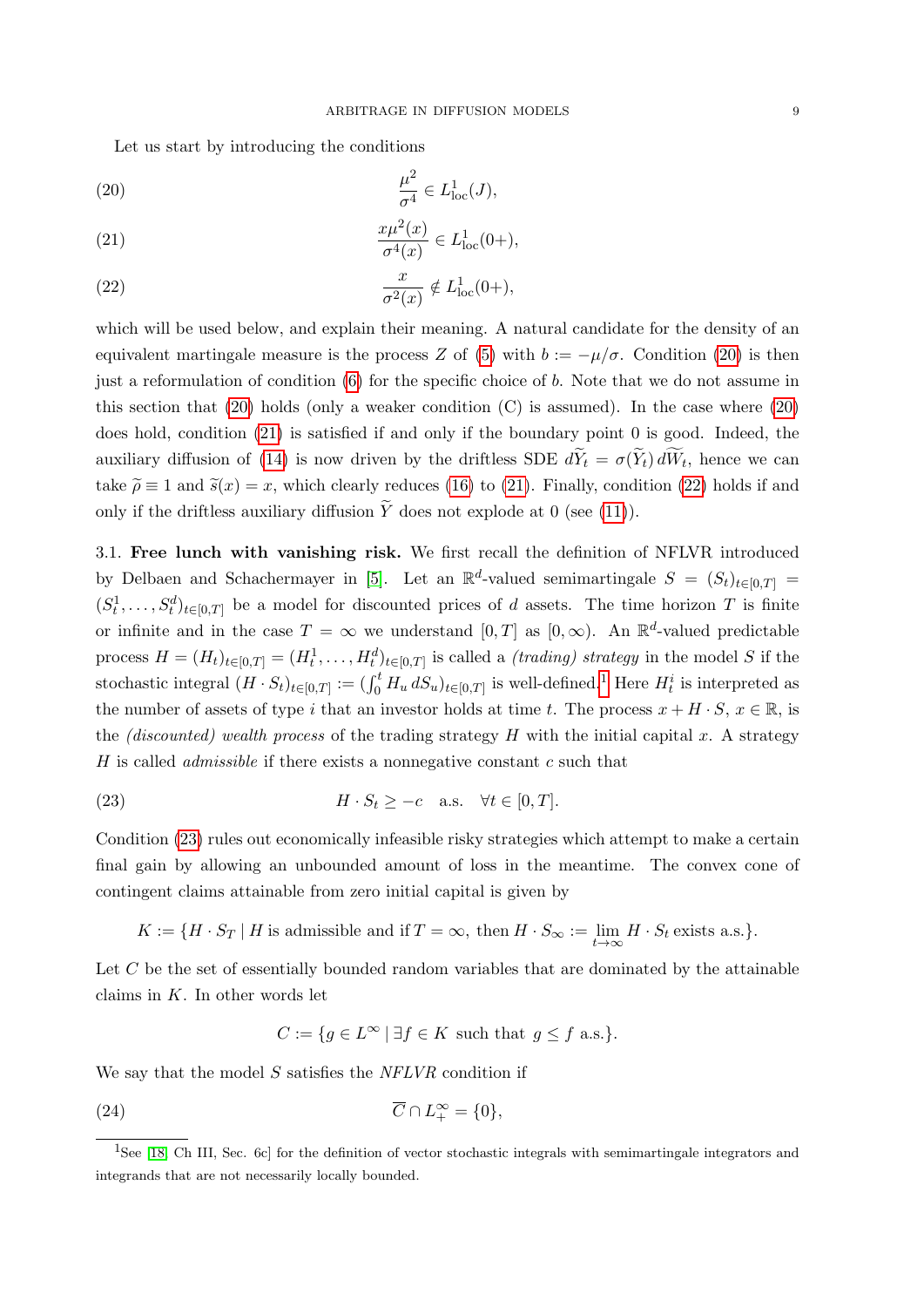where  $\overline{C}$  denotes the closure of C in  $L^{\infty}$  with respect to the norm topology and  $L^{\infty}_+$  denotes the cone of non-negative elements in  $L^{\infty}$ .

The fact that the closure in equation [\(24\)](#page-8-6) is in the topology induced by the norm (and not in some weak topology) has financial significance. Assume that there is FLVR in the model S. Then there exists an element  $g \in L_+^{\infty} \setminus \{0\}$  and a sequence of bounded contingent claims  $(g_n)_{n \in \mathbb{N}}$ , which is almost surely dominated by a sequence of attainable claims  $(f_n)_{n\in\mathbb{N}}$  in K (i.e.  $g_n \leq f_n$ ) a.s. and  $f_n = H^n \cdot S_T$  where  $H^n$  is an admissible strategy for all  $n \in \mathbb{N}$ ), such that

$$
\lim_{n \to \infty} \|g - g_n\|_{\infty} = 0,
$$

where  $\|\cdot\|_{\infty}$  is the essential supremum norm on  $L^{\infty}$ . In particular the sequences  $(f_n \wedge 0)_{n\in\mathbb{N}}$ and  $(g_n \wedge 0)_{n \in \mathbb{N}}$  tend to zero uniformly. This implies that the risks of the admissible trading strategies  $(H^n)_{n\in\mathbb{N}}$ , that correspond to the attainable claims  $(f_n)_{n\in\mathbb{N}}$ , vanish with increasing n. It is this interpretation of the definition of NFLVR that makes it economically meaningful.

The main result in [\[7\]](#page-18-1), which is a generalisation of the main result in [\[5\]](#page-18-0), states that such a model S satisfies NFLVR if and only if there exists an equivalent sigma-martingale measure for S. Together with the Ansel-Stricker lemma this implies that if each component of S is locally bounded from below, then NFLVR holds if and only if there exists an equivalent local martingale measure for S. For further discussions we refer to [\[9\]](#page-18-3) and the references therein.

In our setting the solution Y of SDE [\(19\)](#page-7-2), which does not explode at  $\infty$  but might explode at 0, is a real-valued nonnegative semimartingale and therefore satisfies NFLVR if and only if there exists a probability measure  $Q \sim P$  such that  $(Y_t)_{t \in [0,T]}$  is an  $(\mathcal{F}_t, Q)$ -local martingale. We first characterise NFLVR in the model Y on a finite time horizon.

<span id="page-9-0"></span>**Theorem 3.1.** Under assumptions  $(A)$ – $(D)$  the market model [\(19\)](#page-7-2) satisfies NFLVR on a finite time interval  $[0, T]$  if and only if at least one of the conditions  $(a)$ – $(b)$  below is satisfied:

- $(a)$  conditions  $(20)$  and  $(21)$  hold;
- (b) conditions [\(20\)](#page-8-1) and [\(22\)](#page-8-3) hold, and Y does not explode at 0.

Let s be the scale function of diffusion [\(19\)](#page-7-2) and  $\rho$  the derivative of s (see [\(8\)](#page-4-6) and [\(9\)](#page-4-7)).

Remark. Theorem [3.1](#page-9-0) generalises one of the results in [\[10\]](#page-18-4), where NFLVR on a finite time interval is characterised under stronger assumptions using techniques different to the ones employed here. Namely, in [\[10\]](#page-18-4) the authors work in the canonical setting (essentially this means that their filtration is generated by Y) and assume additionally that functions  $\mu$ ,  $\sigma$  and  $1/\sigma$  are locally bounded on J. In particular in their setting  $(20)$  is automatically satisfied. In this case they obtain that NFLVR holds if and only if either (a') or (b') below is satisfied:

(a') [\(21\)](#page-8-2) holds, [\(22\)](#page-8-3) is violated, Y explodes at 0, and  $\frac{(s-s(0))\mu^2}{\rho\sigma^4} \in L^1_{loc}(0+)^2$  $\frac{(s-s(0))\mu^2}{\rho\sigma^4} \in L^1_{loc}(0+)^2$  $\frac{(s-s(0))\mu^2}{\rho\sigma^4} \in L^1_{loc}(0+)^2$ ;

(b') [\(22\)](#page-8-3) holds and Y does not explode at 0.

Since the criterion "(a) or (b)" of Theorem [3.1](#page-9-0) looks different from the criterion "(a') or (b')" in [\[10\]](#page-18-4), we need to prove that under [\(20\)](#page-8-1) both criteria are equivalent. We have already observed

<span id="page-9-1"></span><sup>&</sup>lt;sup>2</sup>Note that  $s(0) > -\infty$  here because Y explodes at 0.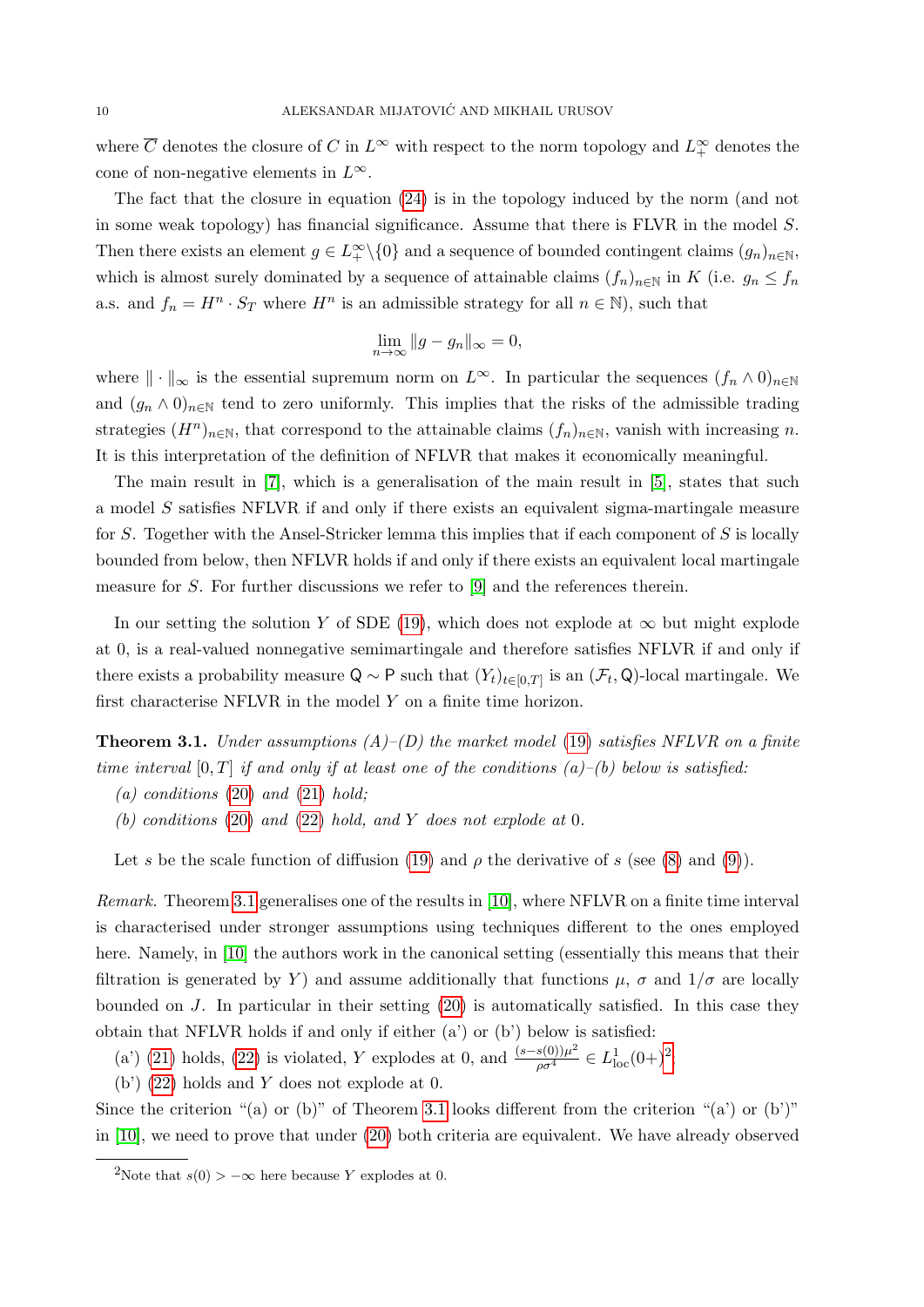that under  $(20)$  condition  $(21)$  means that the endpoint 0 is good, i.e. condition  $(21)$  is equivalent to the pair  $s(0) > -\infty$  and  $\frac{(s-s(0))\mu^2}{\rho \sigma^4} \in L^1_{loc}(0+)$ . Now the desired equivalence of the two criteria follows from Lemma [3.2](#page-10-1) below.

<span id="page-10-1"></span>**Lemma 3.2.** Under assumptions  $(A)$ – $(C)$  we have the following implication. If [\(20\)](#page-8-1) and [\(21\)](#page-8-2) hold, then one of the conditions  $(i)$  and  $(ii)$  below is satisfied:

- (i) [\(22\)](#page-8-3) holds and Y does not explode at 0;
- (ii) [\(22\)](#page-8-3) is violated and Y explodes at 0.

This lemma is a consequence of remark (ii) preceding Theorem [2.4](#page-6-2) (see also the discussion following conditions  $(20)$ – $(22)$ ).

In the case of a non-explosive Y Theorem [3.1](#page-9-0) takes the simpler form of Corollary [3.3.](#page-10-2)

<span id="page-10-2"></span>**Corollary 3.3.** Suppose that  $(A)$ – $(D)$  hold and Y does not explode at 0. Then the market model [\(19\)](#page-7-2) satisfies NFLVR on a finite time interval  $[0, T]$  if and only if conditions [\(20\)](#page-8-1) and [\(22\)](#page-8-3) are satisfied.

The proof follows immediately from Theorem [3.1](#page-9-0) and Lemma [3.2.](#page-10-1) Finally, we characterise NFLVR on the infinite time horizon.

<span id="page-10-3"></span>**Theorem 3.4.** Under assumptions  $(A)$ – $(D)$  the market model [\(19\)](#page-7-2) satisfies NFLVR on the time interval  $[0, \infty)$  if and only if conditions [\(20\)](#page-8-1) and [\(21\)](#page-8-2) hold and  $s(\infty) = \infty$ .

The proofs of Theorems [3.1](#page-9-0) and [3.4](#page-10-3) require additional concepts and notation and are given in Section [4.](#page-16-0)

<span id="page-10-0"></span>3.2. Generalised arbitrage. Sin [\[26\]](#page-19-0) and Yan [\[27\]](#page-19-1) introduced some strengthenings of NFLVR in continuous time model with a finite number of assets and a finite time horizon, and proved that their no-arbitrage notions are equivalent to the existence of an equivalent martingale measure (not just a sigma-martingale measure or a local martingale one). Later Cherny [\[1\]](#page-18-2) introduced the notion of NGA in a certain general setting including, in particular, continuous time model with a finite number of assets. In the latter setting Cherny's characterisation of NGA coincides with Sin's and Yan's characterisations. Thus, Sin's and Yan's no-arbitrage notions may be termed NGA as well.

We first recall the definition of NGA from [\[1\]](#page-18-2) and do it only in continuous time model with a finite number of assets. This will make clear the difference with NFLVR. Let a model for discounted prices of d assets be an  $\mathbb{R}^d$ -valued adapted càdlàg process  $S = (S_t)_{t \in [0,T]}$  with nonnegative components. The time horizon T is finite or infinite. In the case  $T = \infty$  we understand  $[0, T]$  as  $[0, \infty)$  and assume<sup>[3](#page-10-4)</sup> that the limit  $S_{\infty} := (a.s.) \lim_{t \to \infty} S_t$  exists in  $\mathbb{R}^d$ . We consider the

<span id="page-10-4"></span><sup>3</sup>This assumption is superfluous but the definition of NGA looks much more technical without it. On the other hand it turns out that NGA on  $[0, \infty)$  does not hold whenever that assumption is violated; see Section 5 in [\[1\]](#page-18-2). Since we are just recalling the definition of NGA here and want to make it transparent, it is natural to take that assumption now. In what follows we will use only a characterisation of NGA on  $[0, \infty)$  (Corollary 5.2 in [\[1\]](#page-18-2)), which applies regardless of whether that assumption does or does not hold.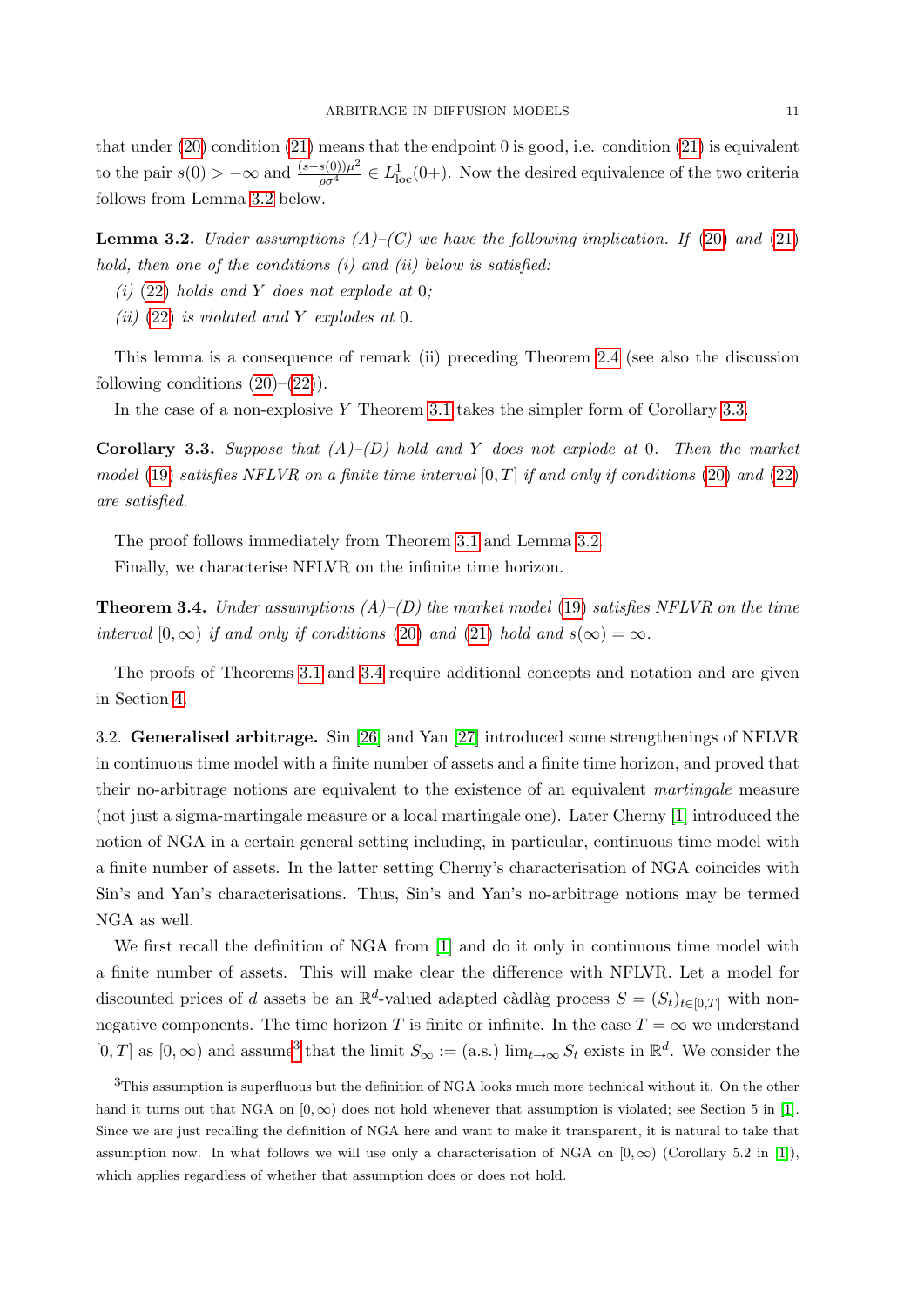set of  $\mathbb{R}^d$ -valued simple predictable trading strategies  $H = (H_t)_{t \in [0,T]}$ , i.e. the processes of the form

(25) 
$$
H = \sum_{k=1}^{N} h_{k-1} I_{(\tau_{k-1}, \tau_k]},
$$

where  $N \in \mathbb{N}$ ,  $0 \leq \tau_0 \leq \cdots \leq \tau_N \leq T$  are stopping times, and  $h_{k-1}$  are  $\mathbb{R}^d$ -valued  $\mathcal{F}_{\tau_{k-1}}$ measurable random variables. Here the set of contingent claims attainable from zero initial capital is given by

<span id="page-11-1"></span> $K := \{H \cdot S_T \mid H \text{ is a simple strategy}\},\$ 

where the "stochastic integral"  $H \cdot S$  is understood in the obvious way (in the case  $T = \infty$  no problems arise due to our assumption on  $S$ ). At this point one can see that short selling in a market model that is not bounded from above (e.g. the Black–Scholes model) is allowed something that is not admissible in the context of NFLVR. Now let

<span id="page-11-0"></span>
$$
C := \{ h \in L^{\infty} \mid \exists f \in K \text{ such that } h \le f/Z_0 \text{ a.s.} \}
$$

with  $Z_0 := 1 + \sum_{i=1}^d S_T^i$  ( $S^i$  is the *i*-th component of S). The model S satisfies NGA if  $(26)$   $\qquad \qquad \overline{C}$ \*  $\cap L_+^{\infty} = \{0\},\,$ 

where  $\overline{C}^*$  denotes the closure of C in the topology  $\sigma(L^{\infty}, L^1)$  on  $L^{\infty}$  (the weak-star topology).

The ramification of the fact that the closure in [\(26\)](#page-11-0) is taken with respect to the weak-star topology and not the topology induced by the norm on  $L^{\infty}$  is that it might not be possible to construct a countable sequence of the simple trading strategies [\(25\)](#page-11-1) that can exploit the existence of generalised arbitrage in the model (it is of course always possible to find a net, i.e. a generalised sequence, of elements in  $C$  that converge in the weak-star topology to a nonnegative payoff, strictly positive with a positive probability). This perhaps makes the notion of GA less economically meaningful. However the mathematical characterisation of NGA is very transparent. It is proved in [\[1\]](#page-18-2) that under the assumptions above the model S satisfies NGA if and only if there exists an equivalent probability measure under which the process  $S = (S_t)_{t \in [0,T]}$ is a uniformly integrable martingale.[4](#page-11-2) In particular, NGA implies NFLVR.

Let us now characterise NGA on a finite time horizon in the model  $Y = (Y_t)_{t \in [0,T]}$  given by SDE [\(19\)](#page-7-2).

<span id="page-11-3"></span>**Theorem 3.5.** Under assumptions  $(A)$ – $(D)$  the market model [\(19\)](#page-7-2) satisfies NGA on a finite time interval  $[0, T]$  if and only if NFLVR holds on  $[0, T]$  (see Theorem [3.1](#page-9-0) and Corollary [3.3](#page-10-2)) and  $x/\sigma^2(x) \notin L^1_{loc}(\infty-)$ .

*Proof.* 1) Suppose that we have NGA on  $[0, T]$ . This means that there exists a probability measure Q ~ P such that  $(Y_t)_{t\in[0,T]}$  is an  $(\mathcal{F}_t, \mathsf{Q})$ -martingale. Then the process

$$
W'_t := \int_0^t \frac{1}{\sigma(Y_s)} dY_s = W_t + \int_0^t \frac{\mu}{\sigma}(Y_s) ds, \quad t \in [0, \zeta \wedge T),
$$

<span id="page-11-2"></span><sup>&</sup>lt;sup>4</sup>If T is finite, this is of course equivalent to the existence of an equivalent probability measure under which S is a martingale.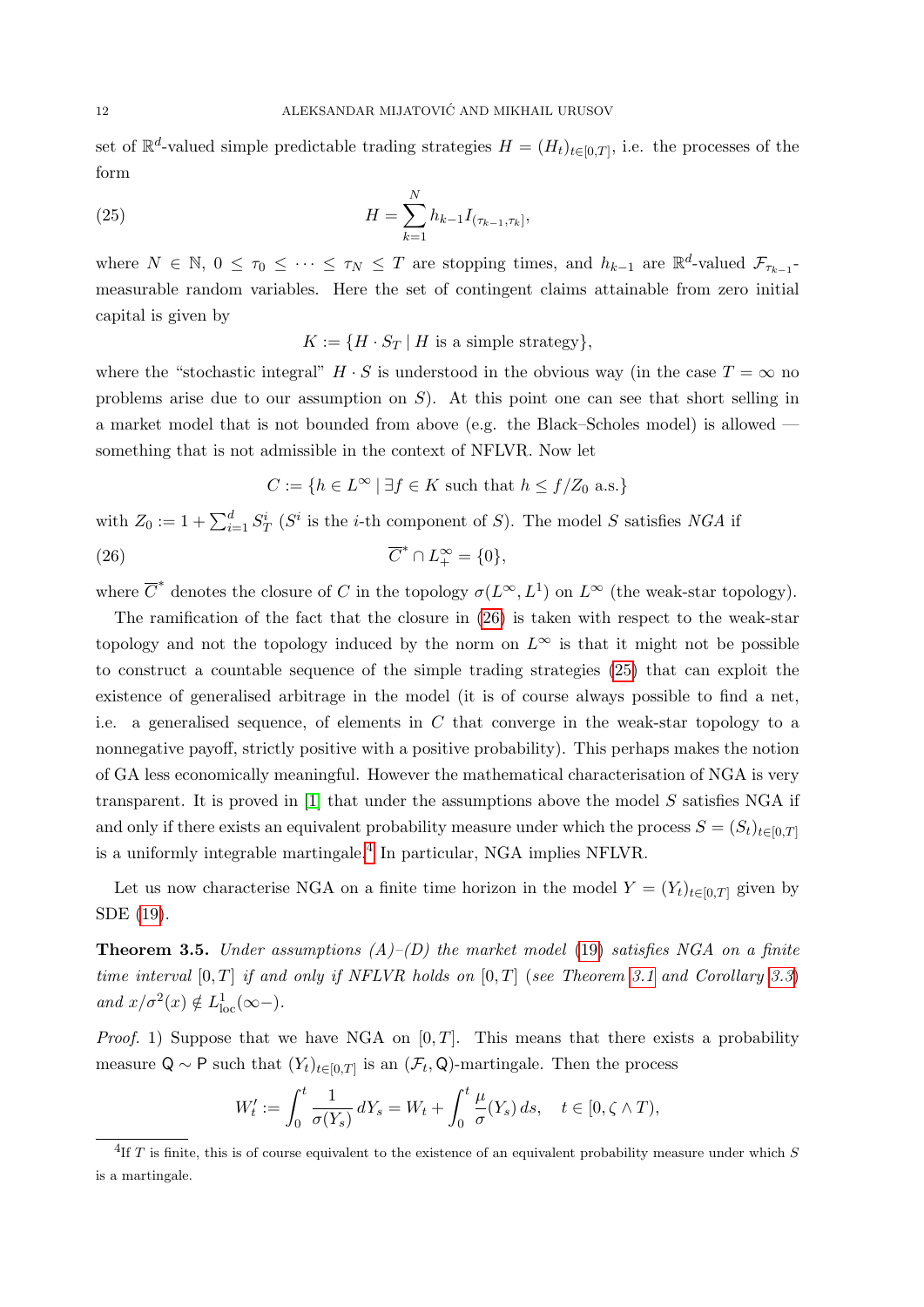is a continuous  $(\mathcal{F}_t, \mathsf{Q})$ -local martingale on the stochastic interval  $[0, \zeta \wedge T)$  with  $\langle W', W' \rangle_t = t$ ,  $t \in [0, \zeta \wedge T)$ , hence an  $(\mathcal{F}_t, \mathsf{Q})$ -Brownian motion stopped at  $\zeta \wedge T$ . In other words there exists a Brownian motion B, possibly defined on an enlargement of the initial probability space, such that, when stopped at the stopping time  $\zeta \wedge T$ , it satisfies  $B^{\zeta \wedge T} = W'$  (see [\[24,](#page-19-10) Ch. V, Th. 1.6]). Thus, under Q the process  $(Y_t)_{t\in[0,T]}$  satisfies the SDE

<span id="page-12-0"></span>(27) 
$$
dY_t = \sigma(Y_t) dB_t, \quad Y_0 = x_0,
$$

because by definition the process  $(Y_t)_{t\in[0,T]}$  is stopped after the explosion time  $\zeta$ . Since  $(Y_t)_{t\in[0,T]}$ is a true martingale under Q, we get  $x/\sigma^2(x) \notin L^1_{loc}(\infty-)$  by Corollary 4.3 in [\[22\]](#page-19-7). It remains to recall that NGA implies NFLVR.

2) Conversely, assume that NFLVR holds on  $[0,T]$  and  $x/\sigma^2(x) \notin L^1_{loc}(\infty-)$ . Then there exists a probability measure Q ~ P such that  $(Y_t)_{t\in[0,T]}$  is an  $(\mathcal{F}_t, \mathsf{Q})$ -local martingale. A similar argument to the one above implies that  $(Y_t)_{t\in[0,T]}$  satisfies SDE [\(27\)](#page-12-0) under Q. By Corollary 4.3 in [\[22\]](#page-19-7), the condition  $x/\sigma^2(x) \notin L^1_{loc}(\infty-)$  guarantees that  $(Y_t)_{t\in[0,T]}$  is an  $(\mathcal{F}_t,\mathsf{Q})$ -martingale. This concludes the proof.  $\Box$ 

In contrast to the finite time horizon case described by Theorem [3.5,](#page-11-3) in our setting GA is always present on the infinite time horizon.

**Proposition 3.6.** Under assumptions  $(A)$ – $(D)$  there always exists GA in the market model [\(19\)](#page-7-2) on the time interval  $[0, \infty)$ .

*Proof.* Assume that NGA holds. Then there exists a probability measure  $Q \sim P$  such that  $(Y_t)_{t\in[0,\infty)}$  is a uniformly integrable  $(\mathcal{F}_t,\mathsf{Q})$ -martingale. But under Q the process  $(Y_t)_{t\in[0,\infty)}$ satisfies SDE [\(27\)](#page-12-0), hence, by Corollary 4.3 in [\[22\]](#page-19-7), it cannot be a uniformly integrable  $(\mathcal{F}_t, \mathsf{Q})$ martingale. This contradiction concludes the proof.  $\Box$ 

3.3. Arbitrage relative to the market. We first recall the definition of relative arbitrage using the terminology and notations introduced in the beginning of Section [3.1.](#page-8-0) The concept of RA appears in the context of stochastic portfolio theory (SPT). In SPT it is typically assumed that asset prices are strictly positive Itô processes. Thus, we consider here a  $d$ -dimensional Itô process  $S = (S_t^1, \ldots, S_t^d)_{t \in [0,T]}$  with strictly positive components as a model for discounted prices of d assets. The time horizon T is finite. Let  $V^{x,H} = (V_t^{x,H})$  $(t_t^{t,x,H})_{t\in[0,T]}$  denote the (discounted) wealth process of a trading strategy H with the initial capital x, i.e.  $V_t^{x,H} = x + H \cdot S_t$ . Here only strategies  $(x, H)$  with strictly positive wealth  $V^{x,H}$  will be considered.

Remark. In the literature on SPT strategies are usually parametrized in a way different from that above. Here  $H_t^i$  is interpreted as the number of assets of type i that an investor holds at time t; then the wealth in the money market is determined automatically by the condition that the strategy is self-financing. In the literature on SPT a *strategy* with the initial capital  $v > 0$ is  $\pi = (\pi_t^1, \ldots, \pi_t^d)_{t \in [0,T]},$  where  $\pi_t^i$  represents the proportion of total wealth  $V_t^{v, \pi}$  $t^{v,\pi}$  invested at time  $t$  in the  $i$ -th asset; then the proportion of total wealth invested in the money market at time t is just  $1 - \sum_{j=1}^d \pi_t^j$  $t_i^j$  (note that  $\pi^i$  and  $1 - \sum_{j=1}^d \pi^j$  are allowed to take negative values).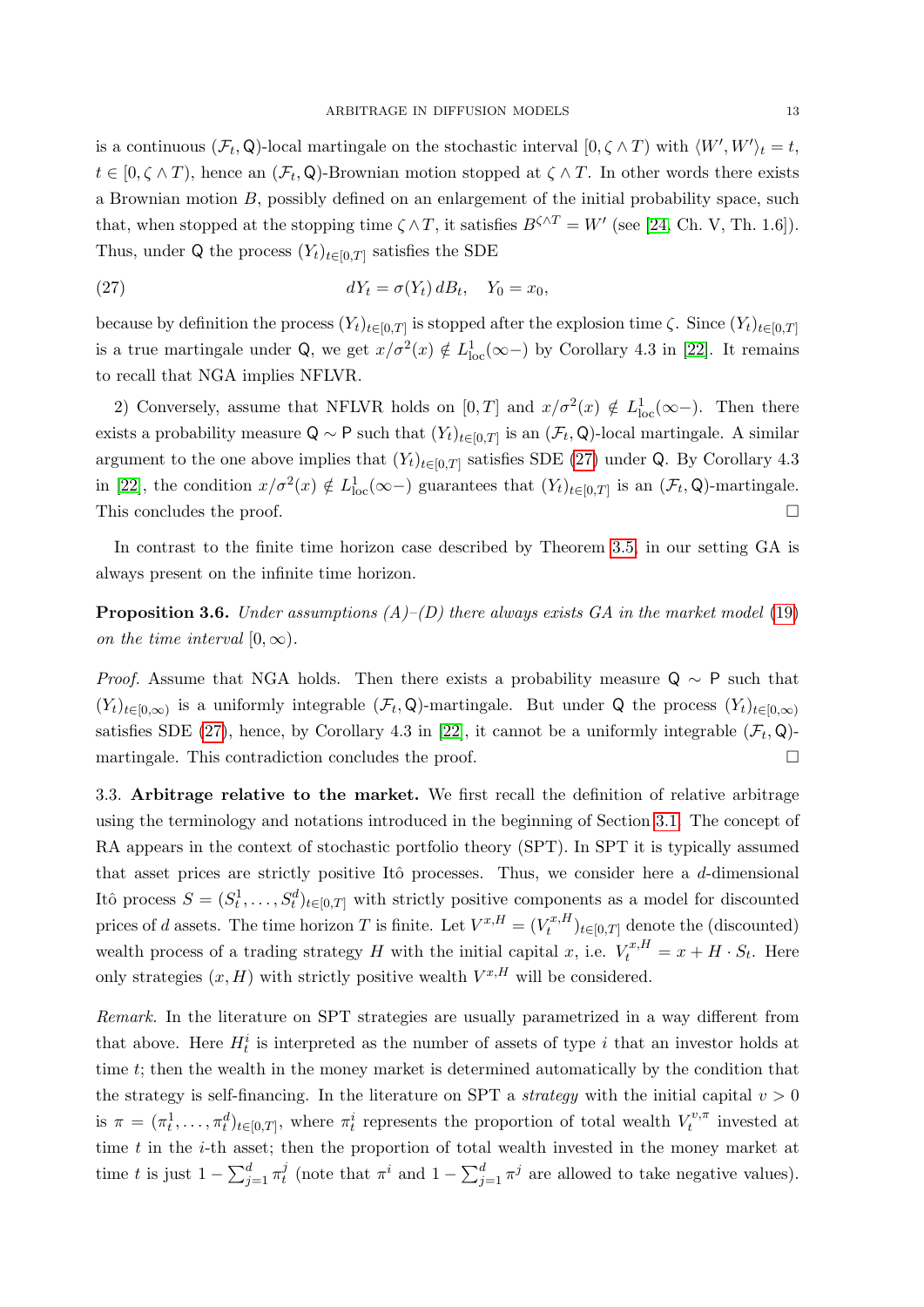It is easy to check that the set of the strategies  $(v, \pi)$  in the latter sense coincides with the set of the strategies  $(x, H)$  with strictly positive wealth. That is why we prefer not to introduce new notations, but rather to consider strategies  $(x, H)$  as in the beginning of Section [3.1](#page-8-0) with strictly positive wealth.

The market portfolio is the strategy  $H^{\mathcal{M}} \equiv (1, \ldots, 1)$  with the initial capital  $\sum_{i=1}^{d} S_0^i$ , so that its wealth process  $V^{\mathcal{M}}$  is given by the formula  $V^{\mathcal{M}} = \sum_{i=1}^{d} S_{t}^{i}$ . The terminology becomes clear if we assume that the stock prices  $S^i$ ,  $i = 1, \ldots, d$ , are normalized in such a way that each stock has always just one share outstanding; then  $S_t^i$  is interpreted as the capitalization of the *i*-th company at time t and  $V_t^{\mathcal{M}}$  as the total capitalization of the market at time t.

We now state the definition of RA as given in [\[13\]](#page-19-12). There is *arbitrage relative to the market* (or simply RA) in the model  $S$  if there exists a strategy with a strictly positive wealth process V that beats the market portfolio, i.e.  $V_0 = V_0^{\mathcal{M}}, V_T \geq V_T^{\mathcal{M}}$  a.s., and  $P(V_T > V_T^{\mathcal{M}}) > 0$ . Let us finally note that if some strategy  $(V_0^{\mathcal{M}}, H)$  realises RA in the model S, we cannot conclude that the strategy  $(0, H - H^{\mathcal{M}})$  realises FLVR because the latter strategy may be non-admissible, i.e. condition [\(23\)](#page-8-5) may be violated.

Our goal is to characterise the absence of RA on a fixed finite time interval  $[0, T]$  in the model Y given by SDE [\(19\)](#page-7-2). Let us note that in our one-dimensional situation existence of RA means existence of a strategy with a strictly positive wealth that beats the stock Y . To put ourselves in the framework of SPT we suppose that  $(A)$ ,  $(B)$ ,  $(C')$  and  $(D')$  hold, where

- (C')  $\mu^2/\sigma^4 \in L^1_{loc}(J);$
- (D') Y explodes neither at 0 nor at  $\infty$ .

As it was mentioned above strictly positive asset prices are considered in SPT; so we arrive to  $(D')$ . Assumption  $(C')$  is, by the occupation times formula, equivalent to

(28) 
$$
\int_0^T \frac{\mu^2}{\sigma^2} (Y_u) du < \infty \quad \text{P-a.s.},
$$

and condition [\(28\)](#page-13-0) is usually assumed in the literature as well. For further details see e.g. [\[15\]](#page-19-13), [\[17\]](#page-19-5), [\[16\]](#page-19-2), [\[13\]](#page-19-12), and [\[25\]](#page-19-6).

Let  $\mathcal{F}_t^Y := \bigcap_{\varepsilon > 0} \sigma(Y_s | s \in [0, t + \varepsilon])$  be the right-continuous filtration generated by Y. Let us consider the exponential local martingale

<span id="page-13-0"></span>
$$
Z_t = \exp\left\{-\int_0^t \frac{\mu}{\sigma}(Y_u) dW_u - \frac{1}{2} \int_0^t \frac{\mu^2}{\sigma^2}(Y_u) du\right\},\,
$$

where W is the driving Brownian motion in  $(19)$ . By Itô's formula we get that the process  $ZY = (Z_t Y_t)_{t \in [0,T]}$  is an  $(\mathcal{F}_t)$ -local martingale.

<span id="page-13-1"></span>**Lemma 3.7.** Under assumptions  $(A)$ ,  $(B)$ ,  $(C')$  and  $(D')$  the market model [\(19\)](#page-7-2) satisfies NRA on  $[0, T]$  if and only if ZY is an  $(\mathcal{F}_t)$ -martingale on  $[0, T]$ .

Remark. This statement was first observed by Fernholz and Karatzas in a different situation (see Section 6 in [\[13\]](#page-19-12)). To apply their result we need the following representation property: all  $(\mathcal{F}_t)$ -local martingales can be represented as stochastic integrals with respect to W. In general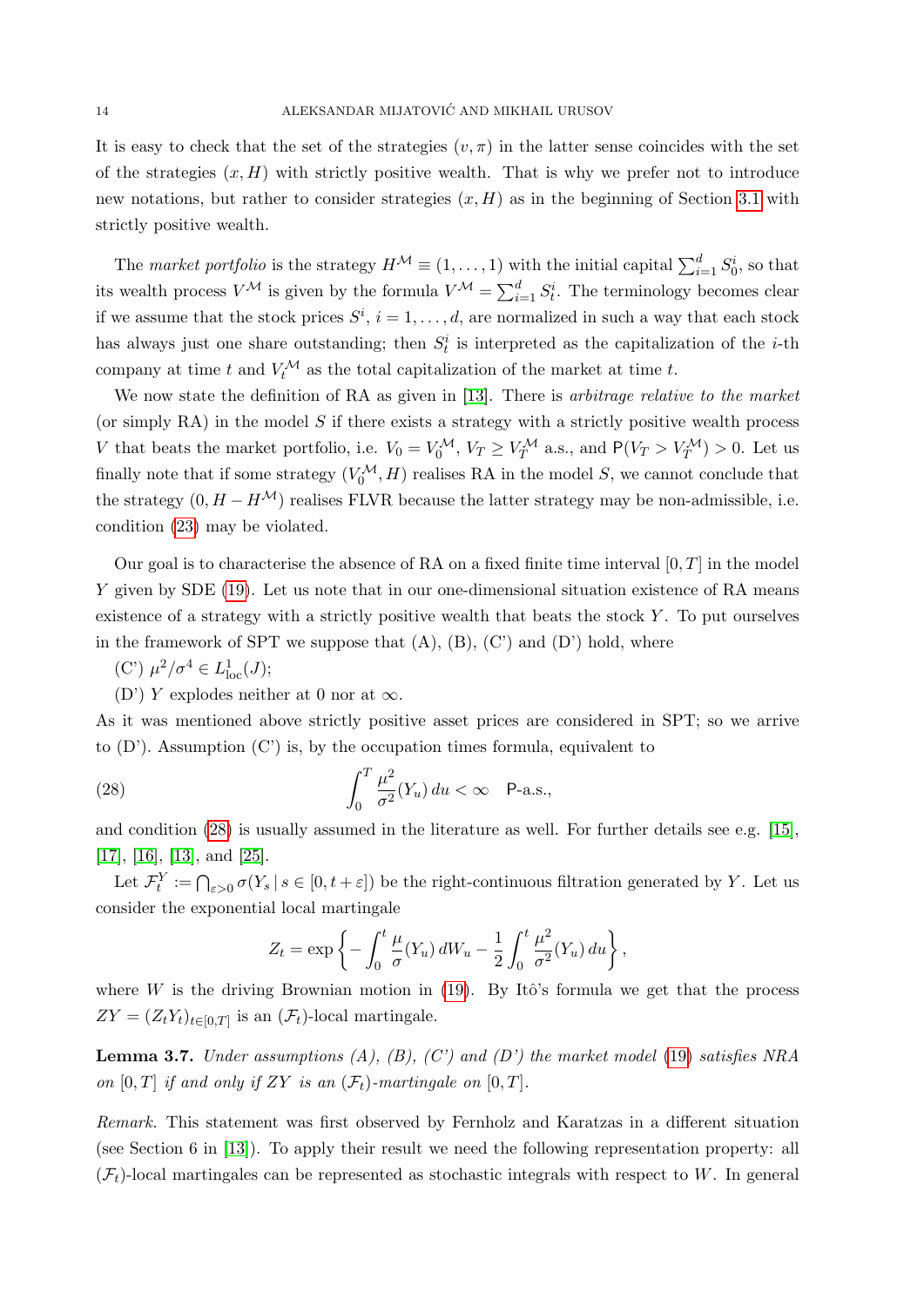the latter property does not hold in our setting because the filtration  $(F_t)$  is allowed to be strictly greater than  $(\mathcal{F}_t^Y)$  (note also that W is adapted to  $(\mathcal{F}_t^Y)$  because  $\sigma$  does not vanish); so we cannot just refer to Section 6 in [\[13\]](#page-19-12). However, a part of the proof below will be similar to the argumentation in [\[13\]](#page-19-12) (it is needed to make the proof self-contained).

*Proof.* 1) At first let us assume that ZY is an  $(\mathcal{F}_t)$ -martingale on  $[0, T]$  and take a strategy  $(x_0, H)$  with a strictly positive wealth process  $V_t = x_0 + \int_0^t H_u dY_u$  satisfying  $V_T \ge Y_T$  P-a.s. (recall that  $Y_0 = x_0$ , so we have also  $V_0 = Y_0$ ). By Itô's formula the process ZV is an  $(\mathcal{F}_t)$ -local martingale starting from  $x_0$ . As a positive local martingale it is a supermartingale. We have

$$
x_0 \geq \mathsf{E} Z_T V_T \geq \mathsf{E} Z_T Y_T = x_0,
$$

hence  $V_T = Y_T$  P-a.s. Thus, NRA on  $[0, T]$  holds.

2) Let us now suppose that the process ZY is not an  $(\mathcal{F}_t)$ -martingale on [0, T]. As a positive local martingale it is a supermartingale, hence  $x := \mathsf{EZ}_T Y_T < x_0$ . Let us consider a strictly positive  $(\mathcal{F}_t^Y)$ -martingale

$$
M_t := \mathsf{E}(Z_T Y_T | \mathcal{F}_t^Y)
$$

and an  $(\mathcal{F}_t^Y)$ -local martingale

$$
L_t := Y_t - x_0 - \int_0^t \mu(Y_u) \, du.
$$

The latter is an  $(\mathcal{F}^Y_t)$ -local martingale as a continuous  $(\mathcal{F}_t)$ -local martingale adapted to  $(\mathcal{F}^Y_t)$ . Indeed, we can take the sequence of  $(\mathcal{F}_t^Y)$ -stopping times

$$
\tau_n = \inf\{t \in [0, \infty) \colon |L_t| > n\} \quad (\inf \emptyset := \infty)
$$

as a localizing sequence. By the zero-one law at time 0 for diffusion Y the  $\sigma$ -field  $\mathcal{F}_0^Y$  is Ptrivial, hence  $M_0 = x$  P-a.s. It follows from uniqueness in law for [\(19\)](#page-7-2) and the Fundamental Representation Theorem (see [\[18,](#page-19-11) Ch. III, Th. 4.29]) that there exists an  $(\mathcal{F}_t^Y)$ -predictable process  $K$ , which is integrable with respect to  $L$ , such that

$$
M_t = x + \int_0^t K_u \, dL_u \quad \text{P-a.s.}
$$

Using Itô's formula we get after some computations that

$$
\frac{M_t}{Z_t} = x + \int_0^t H_u \, dY_u \quad \text{P-a.s.}
$$

with

$$
H_u := \frac{K_u \sigma^2(Y_u) + M_u \mu(Y_u)}{Z_u \sigma^2(Y_u)}.
$$

Thus, the strategy  $(x, H)$  has the strictly positive wealth process  $V^{x,H} = M/Z$  with  $V_T^{x,H} = Y_T$ P-a.s. Since  $x < x_0$ , the strategy  $(x_0, x_0H/x)$  realises RA on [0, T]. This completes the proof.  $\Box$ 

Now we can prove a deterministic characterisation of NRA in our setting.

**Theorem 3.8.** Under assumptions  $(A)$ ,  $(B)$ ,  $(C')$  and  $(D')$  the market model [\(19\)](#page-7-2) satisfies *NRA* on [0, *T*] if and only if  $x/\sigma^2(x) \notin L^1_{loc}(\infty-)$ .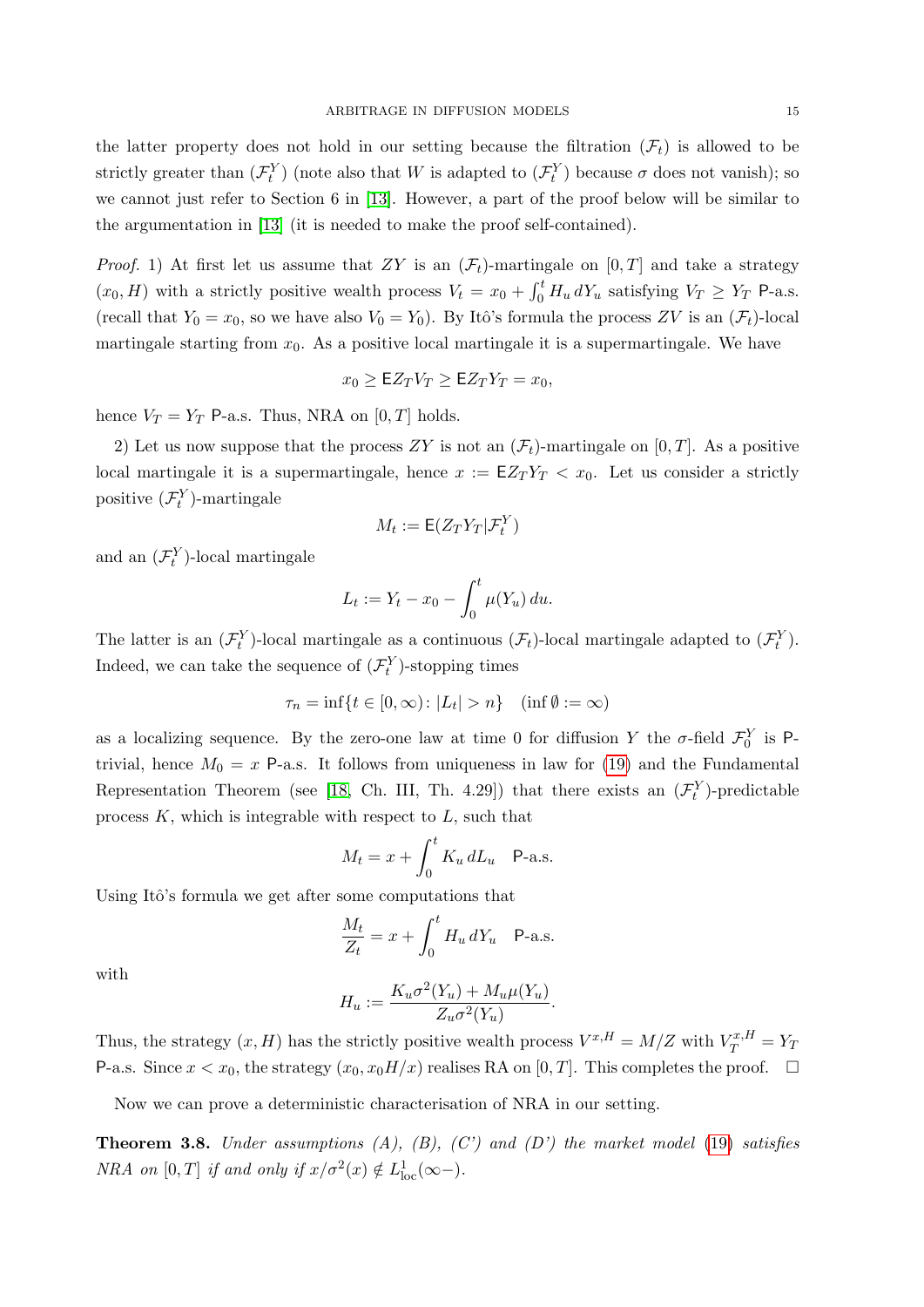*Proof.* Due to Lemma [3.7](#page-13-1) it suffices to show that  $ZY$  is a martingale on  $[0, T]$  if and only if  $x/\sigma^2(x) \notin L^1_{\text{loc}}(\infty-)$ . Itô's formula yields

$$
d(Z_t Y_t) = Z_t Y_t b(Y_t) dW_t
$$

with  $b(x) = \frac{\sigma(x)}{x} - \frac{\mu(x)}{\sigma(x)}$  $\frac{\mu(x)}{\sigma(x)}$ , hence

$$
Z_t Y_t = x_0 \exp \left\{ \int_0^t b(Y_u) dW_u - \frac{1}{2} \int_0^t b^2(Y_u) du \right\},\,
$$

and we can use Theorem [2.4](#page-6-2) to understand when  $ZY$  is a martingale. Let us note that  $(C)$ implies condition [\(6\)](#page-3-3) for the function b given above. The auxiliary diffusion  $\widetilde{Y}$  evolves in this case according to the SDE

$$
d\widetilde{Y}_t = \frac{\sigma^2(\widetilde{Y}_t)}{\widetilde{Y}_t} dt + \sigma(\widetilde{Y}_t) d\widetilde{W}_t, \quad \widetilde{Y}_0 = x_0.
$$

A simple computation yields that we can take  $\tilde{\rho}(x) = \frac{1}{x^2}$ ,  $\tilde{s}(x) = -\frac{1}{x}$  $\frac{1}{x}, x \in J = (0, \infty)$ . Since  $\widetilde{s}(0) = -\infty$ , the diffusion  $\widetilde{Y}$  does not explode at 0. It follows from remark (ii) preceding Theorem [2.4](#page-6-2) that  $\infty$  is a bad point whenever  $\widetilde{Y}$  explodes at  $\infty$  (recall that Y does not explode at  $\infty$  due to assumption (D')). Now Theorem [2.4](#page-6-2) yields that ZY is a martingale if and only if  $\widetilde{Y}$  does not explode at  $\infty$ . By Feller's test,  $\tilde{Y}$  does not explode at  $\infty$  if and only if  $x/\sigma^2(x) \notin L^1_{loc}(\infty-)$ (see [\(10\)](#page-4-2)). This concludes the proof.  $\square$ 

<span id="page-15-0"></span>3.4. Comparison. Here we compare NFLVR, NGA and NRA in the one-dimensional diffusion setting. Suppose that (A), (B), (C') and (D') hold and consider a finite time horizon  $T \in (0,\infty)$ so that all three notions can be defined simultaneously. From the theorems above we observe

- (i) NFLVR  $\Longleftrightarrow x/\sigma^2(x) \notin L^1_{loc}(0+);$
- (ii) NRA  $\Longleftrightarrow x/\sigma^2(x) \notin L^1_{loc}(\infty-)$ ;
- (iii)  $NGA \iff NFLVR$  and  $NRA$ .

Using (i) and (ii) we easily construct the following examples (assumptions  $(A)$ ,  $(B)$ ,  $(C')$  and  $(D')$ hold in all of them).

- (1) If  $\sigma(x) = x$  and  $\mu(x) = x$ , we have NFLVR and NRA.
- (2) If  $\sigma(x) = x^2$  and  $\mu(x) = x$ , we have NFLVR and RA.
- (3) If  $\sigma(x) = 2\sqrt{x}$  and  $\mu \equiv d$  with some  $d \geq 2$ , we have FLVR and NRA.<sup>[5](#page-15-1)</sup>

(3) If Y is a three-dimensional Bessel process (i.e.  $\sigma \equiv 1$  and  $\mu(x) = 1/x$ ), we get again FLVR and NRA. This is a well-known example. It first appeared in [\[6\]](#page-18-9), where it was shown that even classical arbitrage exists in this model (see also Example 3.6 in [\[19\]](#page-19-14), Example 1 in Section 4.2 of [\[13\]](#page-19-12) and Example 1 in Section 6 of [\[25\]](#page-19-6) for explicit constructions of the arbitrage).

(4) If  $\sigma(x) = \sqrt{x} + x^2$  and  $\mu \equiv 2$ , we have FLVR and RA.

We conclude that NFLVR and NRA are in a general position and their relation to NGA is given in item (iii) above.

<span id="page-15-1"></span><sup>&</sup>lt;sup>5</sup>If  $d < 2$ , then Y will explode at 0, so assumption (D') will be violated.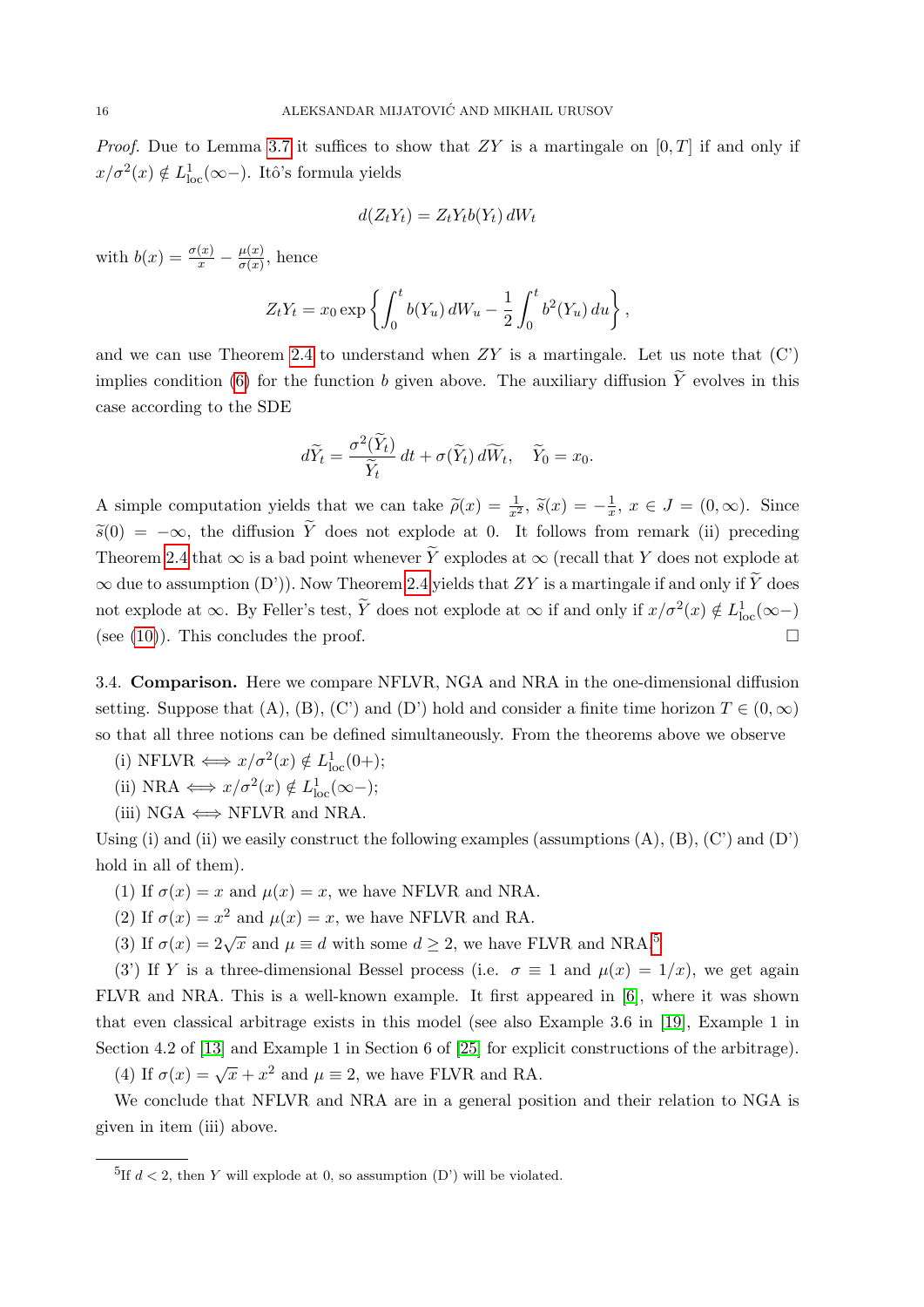#### 4. Proofs of the characterisation theorems of Sections [2](#page-2-0) and [3.1](#page-8-0)

<span id="page-16-0"></span>The proofs rely on the notion of separating time for a pair of measures on a filtered space (see [\[3\]](#page-18-10)) and on results on the form of separating times for the distributions of the solutions of one-dimensional SDEs (see [\[3\]](#page-18-10) and [\[4\]](#page-18-11)). Section 5 of [\[22\]](#page-19-7) gives a brief description of the properties of separating times that will be used here.

We start in the setting and notation of Section [2.](#page-2-0) Additionally we will need to work with the following canonical setting. As in Section [2](#page-2-0) let us consider the state space  $J = (l, r)$ , where  $-\infty \leq l < r \leq \infty$ , and set  $\overline{J} = [l, r]$ . Let  $\Omega^* := \overline{C}([0, \infty), J)$  be the space of continuous functions  $\omega^*: [0, \infty) \to \overline{J}$  that start inside  $J$  and can explode, i.e. there exists  $\zeta^*(\omega^*) \in (0, \infty]$  such that  $\omega^*(t) \in J$  for  $t < \zeta^*(\omega^*)$  and in the case  $\zeta^*(\omega^*) < \infty$  we have either  $\omega^*(t) = r$  for  $t \geq \zeta^*(\omega^*)$ (hence, also  $\lim_{t \uparrow \zeta^*(\omega^*)} \omega^*(t) = r$ ) or  $\omega^*(t) = l$  for  $t \geq \zeta^*(\omega^*)$  (hence, also  $\lim_{t \uparrow \zeta^*(\omega^*)} \omega^*(t) = l$ ). We denote the coordinate process on  $\Omega^*$  by  $X^*$  and consider the right-continuous canonical filtration  $\mathcal{F}_t^* = \bigcap_{\varepsilon > 0} \sigma(X_s^* : s \in [0, t + \varepsilon])$  and the  $\sigma$ -field  $\mathcal{F}^* = \bigvee_{t \in [0, \infty)} \mathcal{F}_t^*$ . Note that the random variable  $\zeta^*$  described above is the explosion time of  $X^*$ . Let the probability measures  $\mathsf{P}^*$  and  $\widetilde{\mathsf{P}}^*$  on  $(\Omega^*, \mathcal{F}^*)$  be the distributions of the solutions of SDEs [\(2\)](#page-2-1) and [\(14\)](#page-5-1). By  $S^*$  we denote the separating time for  $(\Omega^*, \mathcal{F}^*, (\mathcal{F}^*_t)_{t\in[0,\infty)}, P^*, \tilde{P}^*)$ . An explicit form of  $S^*$  is given in Theorem 5.5 in [\[22\]](#page-19-7) and the structure of  $S^*$  is described in remark (ii) following this theorem.

As usual let  $\mathsf{P}_t^*$  (resp.  $\widetilde{\mathsf{P}}_t^*$ ) denote the restriction of  $\mathsf{P}^*$  (resp.  $\widetilde{\mathsf{P}}^*$ ) to the measurable space  $(\Omega^*, \mathcal{F}_t^*)$  for any  $t \in [0, \infty]$ . Let the measure  $\tilde{Q}_t^*$  be the absolutely continuous part of  $\tilde{P}_t^*$  with respect to the measure  $P_t^*$ .

Let  $Z^*$  be the stochastic exponential defined on the canonical probability space, which is analogous to the process Z given in  $(5)$ . For the precise definition of  $Z^*$  see [\[22,](#page-19-7) Sec. 6, Eq. (41)]. It is clear from this definition that it suffices to prove Theorems [2.1,](#page-4-0) [2.2](#page-4-1) and [2.3](#page-5-0) in the canonical setting. Recall that by Lemma 6.4 in [\[22\]](#page-19-7) we have the following equality

(29) 
$$
Z_t^* = \frac{d\widetilde{Q}_t^*}{dP_t^*} \quad P^* - a.s., \quad t \in [0, \infty].
$$

We now proceed to prove the theorems in Section [2.](#page-2-0)

*Proof of Theorem [2.1.](#page-4-0)* The task is to prove that  $Z_T^* > 0$  P<sup>\*</sup>-a.s. for a fixed  $T \in (0, \infty)$ . By the equality in [\(29\)](#page-16-1) we have

<span id="page-16-1"></span>
$$
Z_T^* > 0 \ \mathsf{P}^*-\text{a.s.} \Longleftrightarrow \frac{d\widetilde{\mathsf{Q}}_T^*}{d\mathsf{P}_T^*} > 0 \ \mathsf{P}^*-\text{a.s.} \Longleftrightarrow \mathsf{P}_T^* \ll \widetilde{\mathsf{P}}_T^* \Longleftrightarrow S^* > T \ \mathsf{P}^*-\text{a.s.},
$$

where the second equivalence follows from the Lebesgue decomposition of  $\tilde{P}^*_T$  with respect to  $P_T^*$  and the last equivalence is a consequence of the definition of the separating time (see the remark after Lemma 5.4 in [\[22,](#page-19-7) Sec. 5]).

In the case  $P^* \neq \tilde{P}^*$ , or equivalently  $\nu_L(b \neq 0) > 0$  where  $\nu_L$  is the Lebesgue measure, Theorem 5.5 in [\[22\]](#page-19-7) implies that  $S^* > T$  P<sup>\*</sup>-a.s. if and only if the coordinate process  $X^*$  does not explode under  $\mathsf{P}^*$  at a bad endpoint of J. In the case  $\nu_L(b \neq 0) = 0$  (i.e.  $\mathsf{P}^* = \widetilde{\mathsf{P}}^*$ ) we have that if l (resp. r) is bad, then  $\tilde{s}(l) = -\infty$  (resp.  $\tilde{s}(r) = \infty$ ), hence  $X^*$  does not explode at l (resp. at r) under  $\tilde{P}^*$ . The two cases together therefore yield the criterion in Theorem [2.1.](#page-4-0)  $\Box$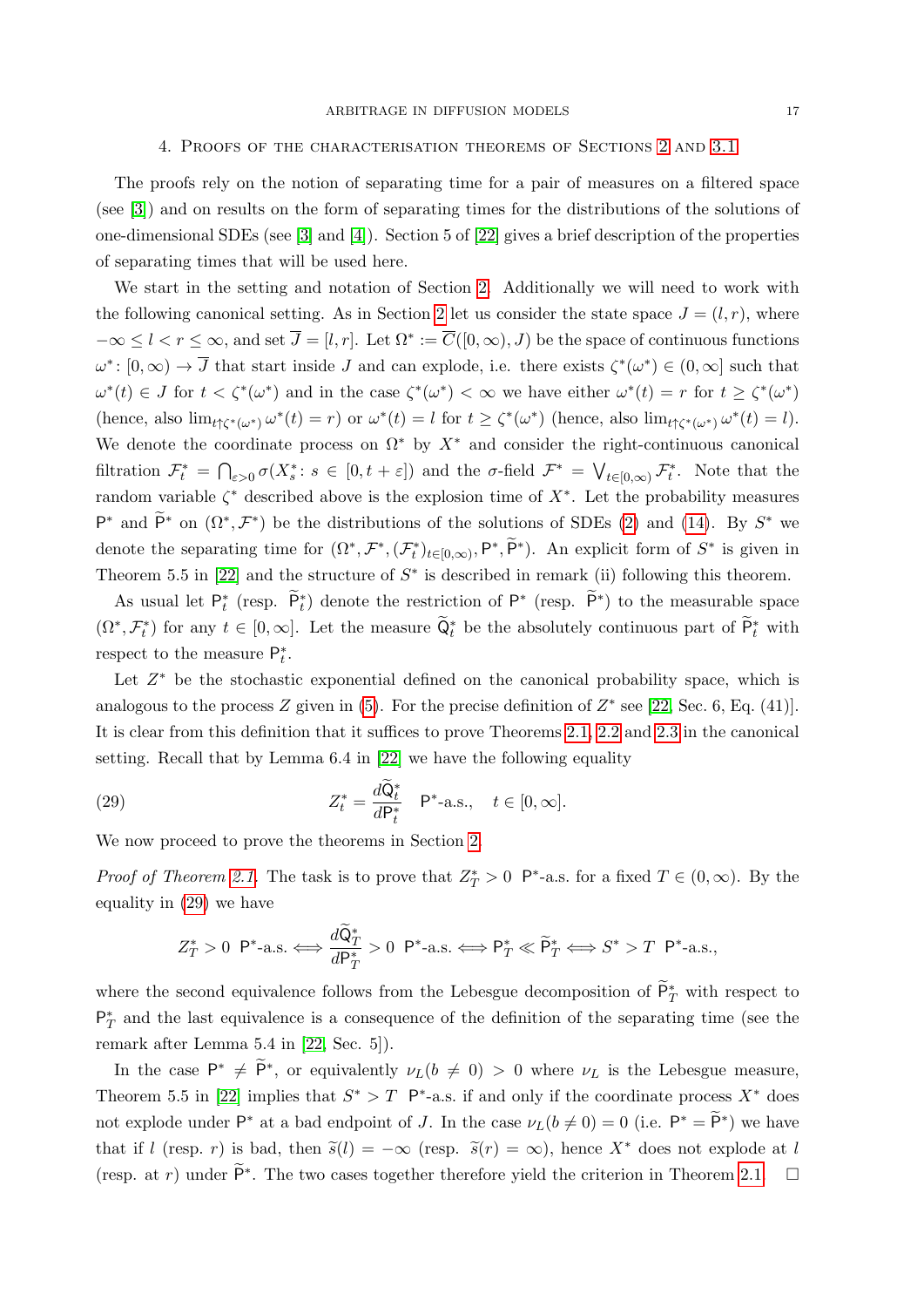A similar argument, based on the equality in [\(29\)](#page-16-1) for  $t = \infty$ , implies that  $Z^*_{\infty} > 0$  P<sup>\*</sup>-a.s. (resp.  $Z^*_{\infty} = 0$  P<sup>\*</sup>-a.s.) if and only if  $S^* > \infty$  P<sup>\*</sup>-a.s. (resp.  $S^* \leq \infty$  P<sup>\*</sup>-a.s.). Theorem 5.5 and Propositions  $A.1 - A.3$  in [\[22\]](#page-19-7) imply Theorems [2.2](#page-4-1) and [2.3.](#page-5-0) The details are very similar to the ones in the proof above and are omitted.

In order to prove the theorems of Section [3,](#page-7-0) we need to recast the canonical space  $(\Omega^*,\mathcal{F}^*,(\mathcal{F}^*_t)_{t\in[0,\infty)},\mathsf{P}^*,\widetilde{\mathsf{P}}^*)$  into the setting of that section. In particular we take the state space  $J = (0, \infty)$  in the definition of  $\Omega^*$  and define the probability measures  $\mathsf{P}^*$  and  $\widetilde{\mathsf{P}}^*$  to be the distributions of the solutions of the SDEs [\(19\)](#page-7-2) and  $dY_t = \sigma(Y_t) dW_t$ ,  $Y_0 = x_0$ , respectively. In all that follows the notation is as in Section [3.](#page-7-0)

*Proof of Theorem [3.1.](#page-9-0)* 1) Suppose that we have NFLVR on a finite time interval  $[0, T]$ . This means that there exists a probability measure  $Q \sim P$  on  $(\Omega, \mathcal{F})$  such that  $(Y_t)_{t \in [0,T]}$  is an  $(\mathcal{F}_t, Q)$ local martingale. Then under Q the process  $(Y_t)_{t\in[0,T]}$  satisfies the SDE

<span id="page-17-0"></span>(30) 
$$
dY_t = \sigma(Y_t) dB_t, \quad Y_0 = x_0,
$$

with some Brownian motion  $B$ , possibly defined on an enlargement of the initial probability space (see the paragraph in Section [3](#page-7-0) where [\(27\)](#page-12-0) is given for the precise description of the process B). Let the probability measure  $\mathsf{Q}^*$  on  $(\Omega^*, \mathcal{F}^*)$  be the distribution of Y with respect to Q. Since  $(Y_t)_{t\in[0,T]}$  satisfies [\(30\)](#page-17-0) under Q, we get  $\mathsf{Q}_{T-\varepsilon}^* = \widetilde{\mathsf{P}}_{T-\varepsilon}^*$  for any  $\varepsilon > 0$  ( $\varepsilon$  appears here due to the fact that  $(\mathcal{F}_t^*)$  is the right-continuous canonical filtration). Let us recall that  $\mathsf{P}^*$  is the distribution of Y with respect to P. Since  $Q \sim P$ , then  $\widetilde{P}_{T-\varepsilon}^* \sim P_{T-\varepsilon}^*$  for any  $\varepsilon > 0$ . By the remark following Lemma 5.4 in [\[22\]](#page-19-7), we get  $S^* \ge T P^*, \widetilde{P}^*$ -a.s. Then we need to apply Theorem 5.5 in [\[22\]](#page-19-7) and remark (ii) after it to analyse the implications of the property  $S^* \ge T P^*, \tilde{P}^*$ -a.s. We obtain that at least one of the conditions  $(a)$ –(b) in Theorem [3.1](#page-9-0) is satisfied.

2) It remains to prove that if at least one of conditions (a)–(b) in Theorem [3.1](#page-9-0) holds, then we have NFLVR on  $[0, T]$ . Let us note that pursuing the reasoning above in the opposite direction would give us NFLVR in the model  $(\Omega^*, \mathcal{F}^*, (\mathcal{F}^*_t), \mathsf{P}^*)$  with the discounted price  $X^*$ . But this does not give us NFLVR in our model  $(\Omega, \mathcal{F}, (\mathcal{F}_t), P)$  with the discounted price Y (note that the filtration  $(\mathcal{F}_t)$  need not be generated by Y, while  $(\mathcal{F}_t^*)$  is the right-continuous filtration generated by  $X^*$ ). Therefore, we must follow a different approach. To this end, below we work directly in the model  $(\Omega, \mathcal{F}, (\mathcal{F}_t), P)$  of Section 3 and not in the canonical setting.

Let us assume that at least one of conditions  $(a)$ –(b) in Theorem [3.1](#page-9-0) holds and consider an  $(\mathcal{F}_t, \mathsf{P})$ -local martingale

$$
Z_t = \exp\left\{-\int_0^{t\wedge\zeta} \frac{\mu}{\sigma}(Y_s) dW_s - \frac{1}{2} \int_0^{t\wedge\zeta} \frac{\mu^2}{\sigma^2}(Y_s) ds\right\}, \quad t \in [0, \infty),
$$

where we set  $Z_t := 0$  for  $t \ge \zeta$  on  $\{\zeta < \infty, \int_0^{\zeta}$  $\frac{\mu^2}{\sigma^2}(Y_s) ds = \infty$ . This is exactly the process Z in [\(5\)](#page-3-0) with  $b(x) := -\mu(x)/\sigma(x)$ , and it is well-defined because assumption [\(6\)](#page-3-3) is in our case [\(20\)](#page-8-1), which is present in both condition (a) and condition (b) of Theorem [3.1.](#page-9-0) We now need to apply Theorems [2.1](#page-4-0) and [2.4](#page-6-2) to the process Z. The auxiliary diffusion  $\tilde{Y}$  of [\(14\)](#page-5-1) is in our case given by  $dY_t = \sigma(Y_t) dW_t$ ,  $Y_0 = x_0$ . Hence we can take  $\tilde{\rho} \equiv 1$  and  $\tilde{s}(x) = x$ . In particular,  $\tilde{s}(\infty) = \infty$  and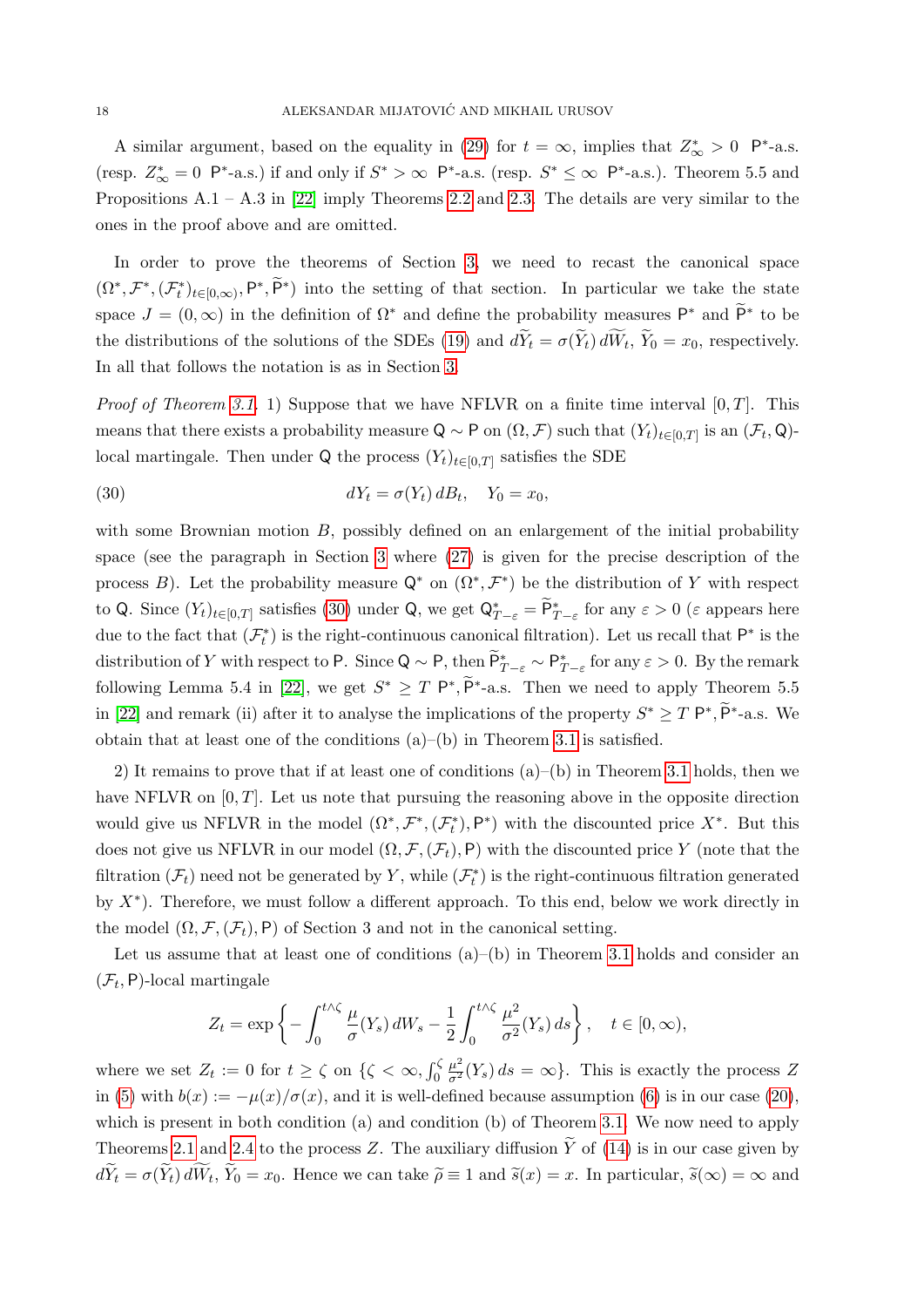$\widetilde{Y}$  does not explode at  $\infty$  (see [\(10\)](#page-4-2)). By assumption (D) in Section [3,](#page-7-0) Y does not explode at  $\infty$ . In the case where condition (b) in Theorem [3.1](#page-9-0) is satisfied neither  $\widetilde{Y}$  nor Y explode at 0. In the case where condition (a) in Theorem [3.1](#page-9-0) holds the endpoint 0 is good. In both cases it follows from Theorems [2.1](#page-4-0) and [2.4](#page-6-2) that Z is a strictly positive  $(\mathcal{F}_t, \mathsf{P})$ -martingale. Hence we can define a probability measure Q ~ P by setting  $\frac{dQ}{dP} := Z_T$ . By Girsanov's theorem the process

$$
W'_t := W_t + \int_0^{t \wedge T \wedge \zeta} \frac{\mu}{\sigma}(Y_s) \, ds, \quad t \in [0, \infty)
$$

is an  $(\mathcal{F}_t, \mathsf{Q})$ -Brownian motion. Clearly, the process  $(Y_t)_{t \in [0,T]}$  satisfies

$$
dY_t = \sigma(Y_t) dW'_t, \quad Y_0 = x_0.
$$

Thus,  $(Y_t)_{t\in[0,T]}$  is an  $(\mathcal{F}_t, \mathsf{Q})$ -local martingale. This implies that we have NFLVR on  $[0,T]$ .  $\Box$ 

The proof of Theorem [3.4](#page-10-3) is similar to that of Theorem [3.1.](#page-9-0) To prove the necessity of the condition one again needs to use Theorem 5.5 in [\[22\]](#page-19-7) and remark (ii) after it. To show the sufficiency one applies Theorem [2.2](#page-4-1) in the present paper and Theorem 2.3 in [\[22\]](#page-19-7), instead of Theorems [2.1](#page-4-0) and [2.4.](#page-6-2) We omit the details.

#### **REFERENCES**

- <span id="page-18-2"></span>[1] A. Cherny. General arbitrage pricing model: probability approach. Lecture Notes in Mathematics, 1899:415– 446, 2007.
- <span id="page-18-8"></span>[2] A. Cherny and H.-J. Engelbert. Singular Stochastic Differential Equations, volume 1858 of Lecture Notes in Mathematics. Springer-Verlag, Berlin, 2005.
- <span id="page-18-10"></span>[3] A. Cherny and M. Urusov. Separating times for measures on filtered spaces. Theory Probab. Appl., 48(2):337– 347, 2004.
- <span id="page-18-11"></span>[4] A. Cherny and M. Urusov. On the absolute continuity and singularity of measures on filtered spaces: separating times. In From Stochastic Calculus to Mathematical Finance. In honor of Albert Shiryaev's 70th birthday, pages 125–168. Springer, Berlin, 2006.
- <span id="page-18-0"></span>[5] F. Delbaen and W. Schachermayer. A general version of the fundamental theorem of asset pricing. Math. Ann., 300(3):463–520, 1994.
- <span id="page-18-9"></span>[6] F. Delbaen and W. Schachermayer. Arbitrage possibilities in Bessel processes and their relations to local martingales. Probab. Theory Related Fields, 102(3):357–366, 1995.
- <span id="page-18-1"></span>[7] F. Delbaen and W. Schachermayer. The fundamental theorem of asset pricing for unbounded stochastic processes. Math. Ann., 312(2):215–250, 1998.
- <span id="page-18-5"></span>[8] F. Delbaen and W. Schachermayer. A simple counter-example to several problems in the theory of asset pricing. Mathematical Finance, 8(2):1–11, 1998.
- <span id="page-18-3"></span>[9] F. Delbaen and W. Schachermayer. The mathematics of arbitrage. Springer Finance. Springer-Verlag, Berlin, 2006.
- <span id="page-18-4"></span>[10] F. Delbaen and H. Shirakawa. No arbitrage condition for positive diffusion price processes. Asia-Pacific Financial Markets, 9:159–168, 2002.
- <span id="page-18-6"></span>[11] H.-J. Engelbert and W. Schmidt. On one-dimensional stochastic differential equations with generalized drift. In Stochastic Differential Systems (Marseille-Luminy, 1984), volume 69 of Lecture Notes in Control and Inform. Sci., pages 143–155. Springer, Berlin, 1985.
- <span id="page-18-7"></span>[12] H.-J. Engelbert and W. Schmidt. Strong Markov continuous local martingales and solutions of onedimensional stochastic differential equations. III. Math. Nachr., 151:149–197, 1991.